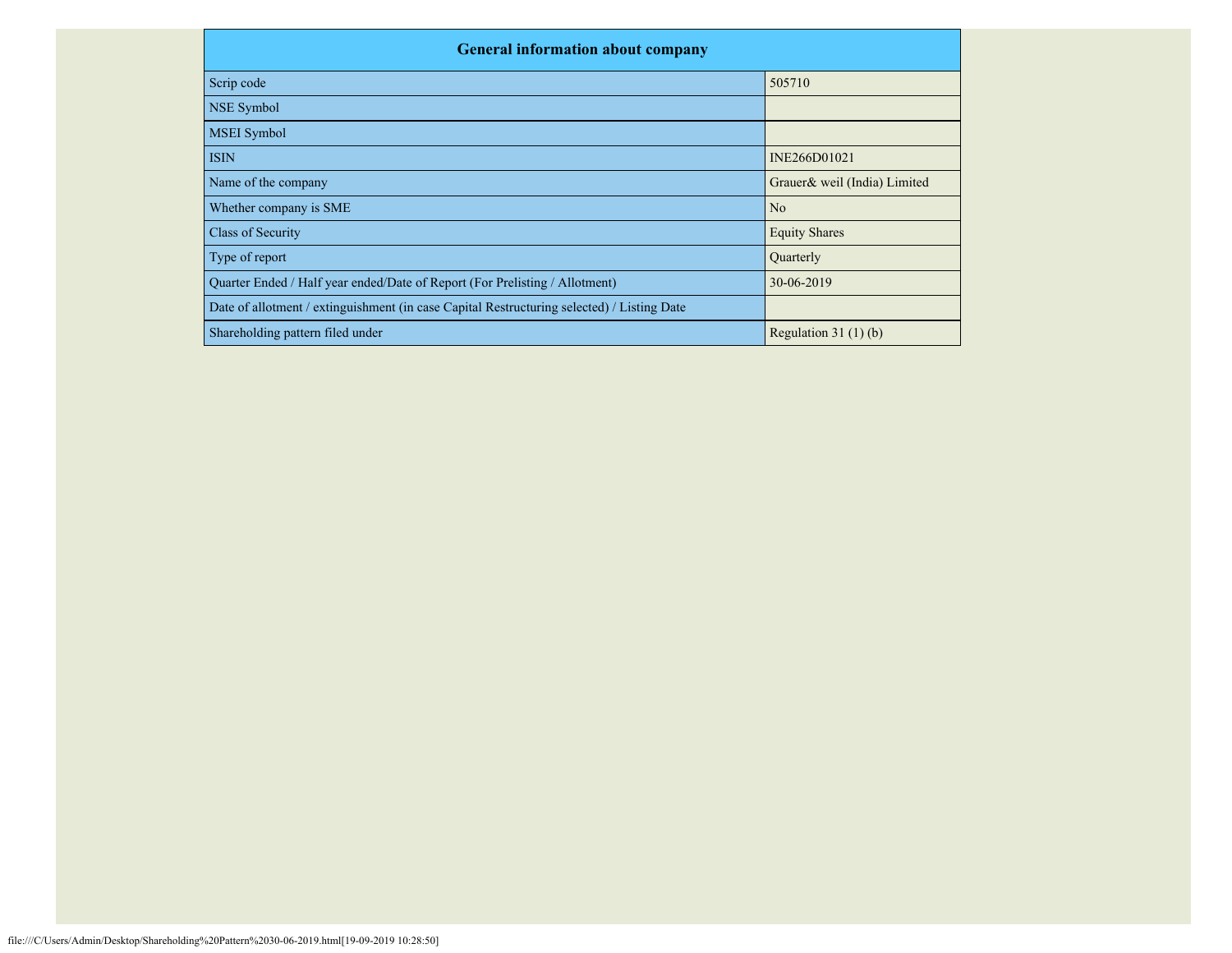|            | <b>Declaration</b>                                                                        |                |                                |                              |                             |  |  |  |
|------------|-------------------------------------------------------------------------------------------|----------------|--------------------------------|------------------------------|-----------------------------|--|--|--|
| Sr.<br>No. | Particular                                                                                | Yes/No         | Promoter and<br>Promoter Group | <b>Public</b><br>shareholder | Non Promoter-<br>Non Public |  |  |  |
|            | Whether the Listed Entity has issued any partly paid up shares?                           | N <sub>o</sub> | N <sub>o</sub>                 | No                           | N <sub>o</sub>              |  |  |  |
| 2          | Whether the Listed Entity has issued any Convertible Securities                           | No             | N <sub>o</sub>                 | N <sub>o</sub>               | N <sub>o</sub>              |  |  |  |
| 3          | Whether the Listed Entity has issued any Warrants?                                        | No             | N <sub>o</sub>                 | No                           | N <sub>o</sub>              |  |  |  |
| 4          | Whether the Listed Entity has any shares against which<br>depository receipts are issued? | N <sub>0</sub> | N <sub>o</sub>                 | N <sub>0</sub>               | N <sub>o</sub>              |  |  |  |
| 5          | Whether the Listed Entity has any shares in locked-in?                                    | N <sub>0</sub> | No                             | No                           | N <sub>o</sub>              |  |  |  |
| 6          | Whether any shares held by promoters are pledge or otherwise<br>encumbered?               | N <sub>o</sub> | N <sub>o</sub>                 |                              |                             |  |  |  |
|            | Whether company has equity shares with differential voting<br>rights?                     | N <sub>o</sub> | No                             | N <sub>0</sub>               | N <sub>o</sub>              |  |  |  |
| 8          | Whether the listed entity has any significant beneficial owner?                           | Yes            |                                |                              |                             |  |  |  |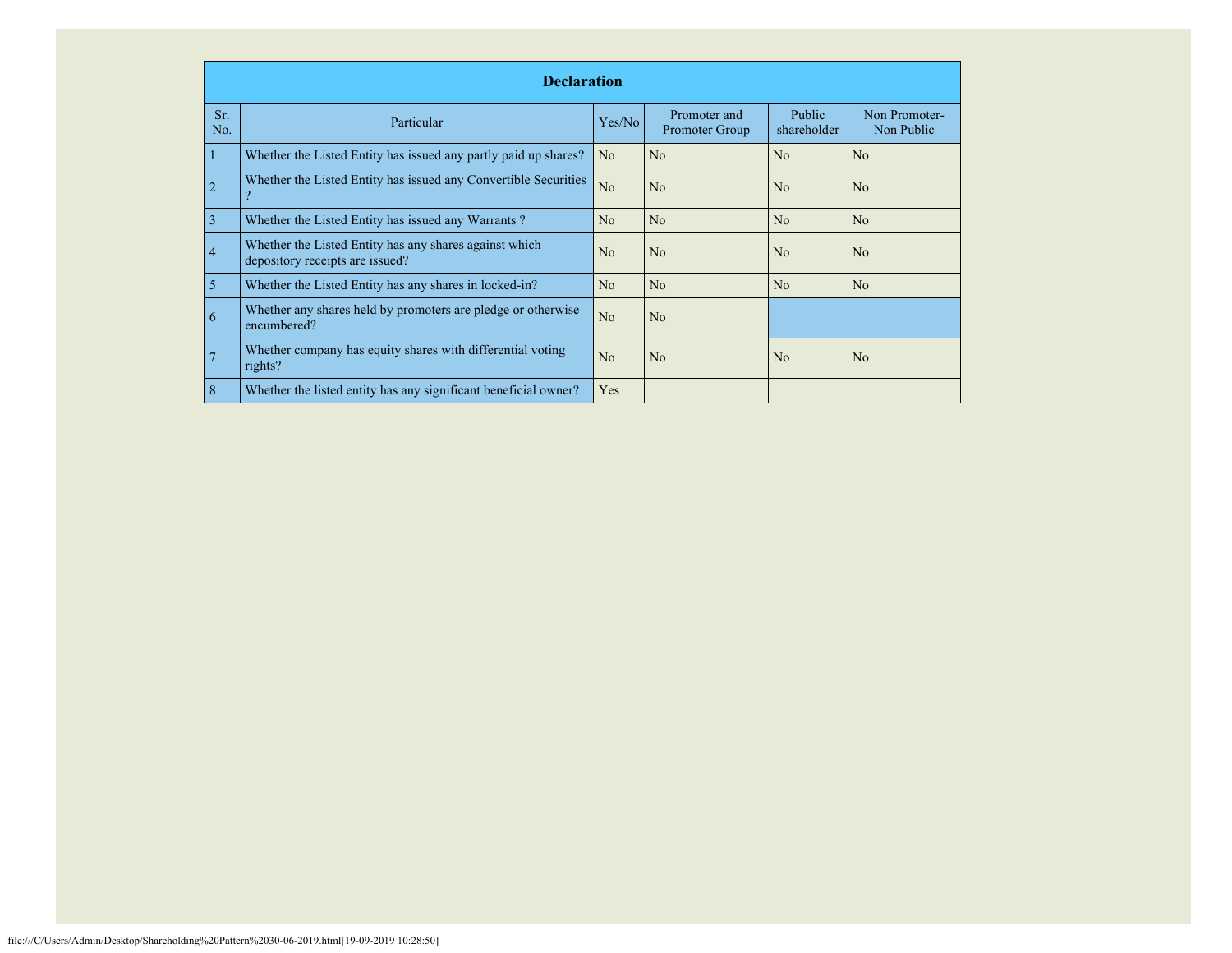|          | Table I - Summary Statement holding of specified securities |                       |                                  |                                 |                                                                                                                                     |                                 |                                                                  |                                      |               |           |                                   |
|----------|-------------------------------------------------------------|-----------------------|----------------------------------|---------------------------------|-------------------------------------------------------------------------------------------------------------------------------------|---------------------------------|------------------------------------------------------------------|--------------------------------------|---------------|-----------|-----------------------------------|
|          |                                                             |                       | No. of                           | No. Of<br>Partly                | No. Of<br>Total nos.<br>shares<br>shares held<br>underlying<br>$=$ (VII) =<br>Depository<br>$(IV)+(V)+$<br>Receipts<br>(VI)<br>(VI) | Shareholding<br>as a % of total | Number of Voting Rights held in each<br>class of securities (IX) |                                      |               |           |                                   |
| Category | Category<br>$\sigma$ f                                      | Nos. Of               | fully paid                       | paid-<br>up                     |                                                                                                                                     |                                 | no. of shares<br>(calculated as                                  | No of Voting (XIV) Rights            |               |           |                                   |
| (1)      | shareholder<br>(II)                                         | shareholders<br>(III) | up equity<br>shares held<br>(IV) | equity<br>shares<br>held<br>(V) |                                                                                                                                     |                                 | per SCRR,<br>1957) (VIII)<br>As a $%$ of<br>$(A+B+C2)$           | Class eg:<br>$\overline{\mathbf{X}}$ | Class<br>eg:y | Total     | Total as<br>$a\%$ of<br>$(A+B+C)$ |
| (A)      | Promoter<br>$\&$<br>Promoter<br>Group                       | 17                    | 156401389                        |                                 |                                                                                                                                     | 156401389                       | 68.99                                                            | 156401389                            |               | 156401389 | 68.99                             |
| (B)      | Public                                                      | 25574                 | 70304361                         |                                 |                                                                                                                                     | 70304361                        | 31.01                                                            | 70304361                             |               | 70304361  | 31.01                             |
| (C)      | Non<br>Promoter-<br>Non Public                              |                       |                                  |                                 |                                                                                                                                     |                                 |                                                                  |                                      |               |           |                                   |
| (C1)     | <b>Shares</b><br>underlying<br><b>DRs</b>                   |                       |                                  |                                 |                                                                                                                                     |                                 |                                                                  |                                      |               |           |                                   |
| (C2)     | Shares held<br>by<br>Employee<br><b>Trusts</b>              |                       |                                  |                                 |                                                                                                                                     |                                 |                                                                  |                                      |               |           |                                   |
|          | Total                                                       | 25591                 | 226705750                        |                                 |                                                                                                                                     | 226705750                       | 100                                                              | 226705750                            |               | 226705750 | 100                               |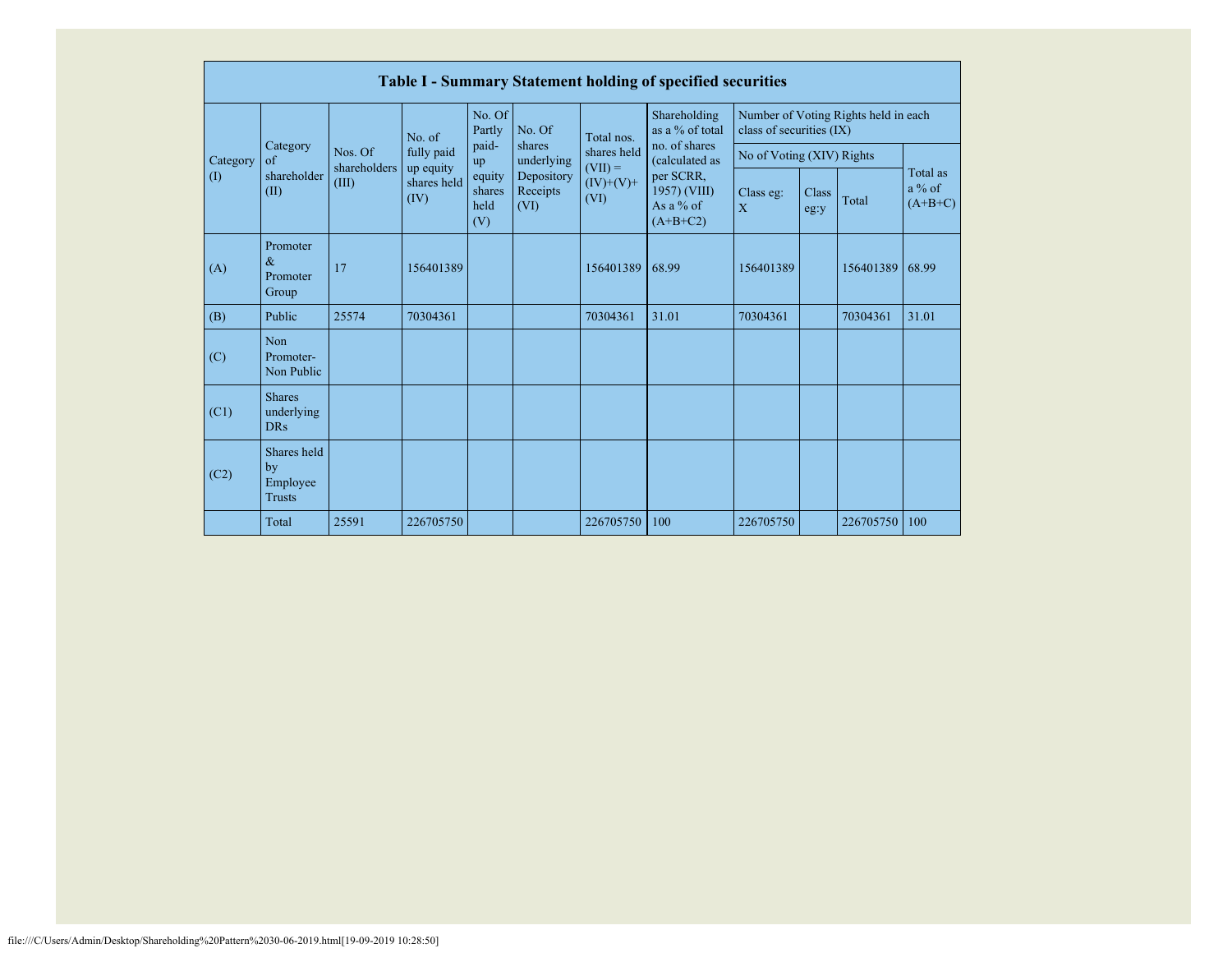|                            | Table I - Summary Statement holding of specified securities |                                                      |                                       |                                                           |                                                                                            |                                        |                                                         |                                                                               |                                                         |                                       |
|----------------------------|-------------------------------------------------------------|------------------------------------------------------|---------------------------------------|-----------------------------------------------------------|--------------------------------------------------------------------------------------------|----------------------------------------|---------------------------------------------------------|-------------------------------------------------------------------------------|---------------------------------------------------------|---------------------------------------|
| Category                   | Category<br>of                                              | No. Of<br><b>Shares</b><br>Underlying<br>Outstanding | No. of<br><b>Shares</b><br>Underlying | No. Of Shares<br>Underlying<br>Outstanding<br>convertible | Shareholding, as a %<br>assuming full<br>conversion of<br>convertible securities (         | Number of<br>Locked in<br>shares (XII) |                                                         | Number of<br><b>Shares</b><br>pledged or<br>otherwise<br>encumbered<br>(XIII) |                                                         | Number of<br>equity shares<br>held in |
| $\left( \mathrm{I}\right)$ | shareholder<br>(II)                                         | convertible<br>securities<br>(X)                     | Outstanding<br>Warrants<br>$(X_i)$    | securities and<br>No. Of<br>Warrants (Xi)<br>(a)          | as a percentage of<br>diluted share capital)<br>$(XI) = (VII)+(X) As a$<br>% of $(A+B+C2)$ | No.<br>(a)                             | As a<br>$%$ of<br>total<br><b>Shares</b><br>held<br>(b) | No.<br>(a)                                                                    | As a<br>$%$ of<br>total<br><b>Shares</b><br>held<br>(b) | dematerialized<br>form $(XIV)$        |
| (A)                        | Promoter<br>$\&$<br>Promoter<br>Group                       |                                                      |                                       |                                                           | 68.99                                                                                      |                                        |                                                         |                                                                               |                                                         | 156401389                             |
| (B)                        | Public                                                      |                                                      |                                       |                                                           | 31.01                                                                                      |                                        |                                                         |                                                                               |                                                         | 66755069                              |
| (C)                        | Non<br>Promoter-<br>Non Public                              |                                                      |                                       |                                                           |                                                                                            |                                        |                                                         |                                                                               |                                                         |                                       |
| (C1)                       | <b>Shares</b><br>underlying<br><b>DRs</b>                   |                                                      |                                       |                                                           |                                                                                            |                                        |                                                         |                                                                               |                                                         |                                       |
| (C2)                       | Shares held<br>by<br>Employee<br><b>Trusts</b>              |                                                      |                                       |                                                           |                                                                                            |                                        |                                                         |                                                                               |                                                         |                                       |
|                            | Total                                                       |                                                      |                                       |                                                           | 100                                                                                        |                                        |                                                         |                                                                               |                                                         | 223156458                             |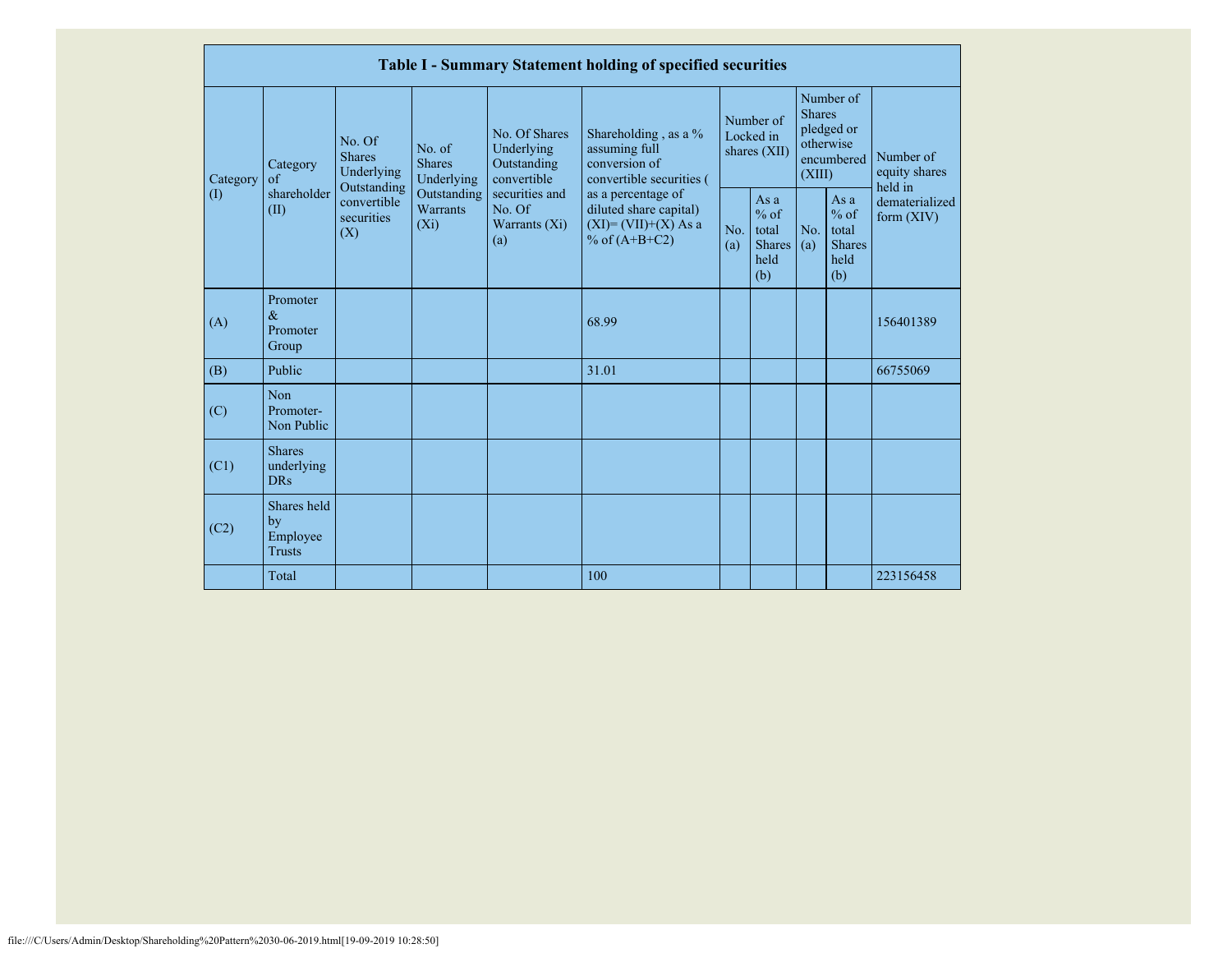|                                                                                                | Table II - Statement showing shareholding pattern of the Promoter and Promoter Group                    |                                  |                                                |                                                |                                              |                                                 |                                                                           |                                                                  |               |           |                                              |
|------------------------------------------------------------------------------------------------|---------------------------------------------------------------------------------------------------------|----------------------------------|------------------------------------------------|------------------------------------------------|----------------------------------------------|-------------------------------------------------|---------------------------------------------------------------------------|------------------------------------------------------------------|---------------|-----------|----------------------------------------------|
|                                                                                                |                                                                                                         |                                  |                                                | No.<br>Of                                      |                                              |                                                 | Shareholding<br>as a % of                                                 | Number of Voting Rights held in each<br>class of securities (IX) |               |           |                                              |
|                                                                                                |                                                                                                         |                                  | No. of                                         | Partly                                         | No. Of<br>shares                             | Total nos.                                      | total no. of<br>shares                                                    | No of Voting (XIV) Rights                                        |               |           | Total                                        |
| Sr.                                                                                            | Category &<br>Name of the<br>Shareholders (I)                                                           | Nos. Of<br>shareholders<br>(III) | fully paid<br>up equity<br>shares held<br>(IV) | paid-<br>up<br>equity<br>shares<br>held<br>(V) | underlying<br>Depository<br>Receipts<br>(VI) | shares held<br>$(VII) =$<br>$(IV)+(V)+$<br>(VI) | (calculated<br>as per<br>SCRR,<br>1957) (VIII)<br>As a % of<br>$(A+B+C2)$ | Class eg:<br>X                                                   | Class<br>eg:y | Total     | as a $\%$<br>of<br>Total<br>Voting<br>rights |
| $\mathbf{A}$                                                                                   | Table II - Statement showing shareholding pattern of the Promoter and Promoter Group                    |                                  |                                                |                                                |                                              |                                                 |                                                                           |                                                                  |               |           |                                              |
| (1)                                                                                            | Indian                                                                                                  |                                  |                                                |                                                |                                              |                                                 |                                                                           |                                                                  |               |           |                                              |
| (a)                                                                                            | Individuals/Hindu<br>undivided Family                                                                   | $\overline{9}$                   | 66242339                                       |                                                |                                              | 66242339                                        | 29.22                                                                     | 66242339                                                         |               | 66242339  | 29.22                                        |
| (d)                                                                                            | Any Other<br>(specify)                                                                                  | 8                                | 90159050                                       |                                                |                                              | 90159050                                        | 39.77                                                                     | 90159050                                                         |               | 90159050  | 39.77                                        |
| Sub-Total<br>(A)(1)                                                                            |                                                                                                         | 17                               | 156401389                                      |                                                |                                              | 156401389                                       | 68.99                                                                     | 156401389                                                        |               | 156401389 | 68.99                                        |
| (2)                                                                                            | Foreign                                                                                                 |                                  |                                                |                                                |                                              |                                                 |                                                                           |                                                                  |               |           |                                              |
| Total<br>Shareholding<br>of Promoter<br>and<br>Promoter<br>Group $(A)=$<br>$(A)(1)+(A)$<br>(2) |                                                                                                         | 17                               | 156401389                                      |                                                |                                              | 156401389                                       | 68.99                                                                     | 156401389                                                        |               | 156401389 | 68.99                                        |
| $\, {\bf B}$                                                                                   | Table III - Statement showing shareholding pattern of the Public shareholder                            |                                  |                                                |                                                |                                              |                                                 |                                                                           |                                                                  |               |           |                                              |
| (1)                                                                                            | Institutions                                                                                            |                                  |                                                |                                                |                                              |                                                 |                                                                           |                                                                  |               |           |                                              |
| (a)                                                                                            | <b>Mutual Funds</b>                                                                                     | $\overline{c}$                   | 20120                                          |                                                |                                              | 20120                                           | 0.01                                                                      | 20120                                                            |               | 20120     | 0.01                                         |
| (f)                                                                                            | Financial<br>Institutions/<br><b>Banks</b>                                                              | 5                                | 19500                                          |                                                |                                              | 19500                                           | 0.01                                                                      | 19500                                                            |               | 19500     | 0.01                                         |
| Sub-Total<br>(B)(1)                                                                            |                                                                                                         | 7                                | 39620                                          |                                                |                                              | 39620                                           | 0.02                                                                      | 39620                                                            |               | 39620     | 0.02                                         |
| (3)                                                                                            | Non-institutions                                                                                        |                                  |                                                |                                                |                                              |                                                 |                                                                           |                                                                  |               |           |                                              |
| (a(i))                                                                                         | Individuals -<br>i.Individual<br>shareholders<br>holding nominal<br>share capital up<br>to Rs. 2 lakhs. | 23810                            | 47538117                                       |                                                |                                              | 47538117                                        | 20.97                                                                     | 47538117                                                         |               | 47538117  | 20.97                                        |
|                                                                                                | Individuals - ii.<br>Individual                                                                         |                                  |                                                |                                                |                                              |                                                 |                                                                           |                                                                  |               |           |                                              |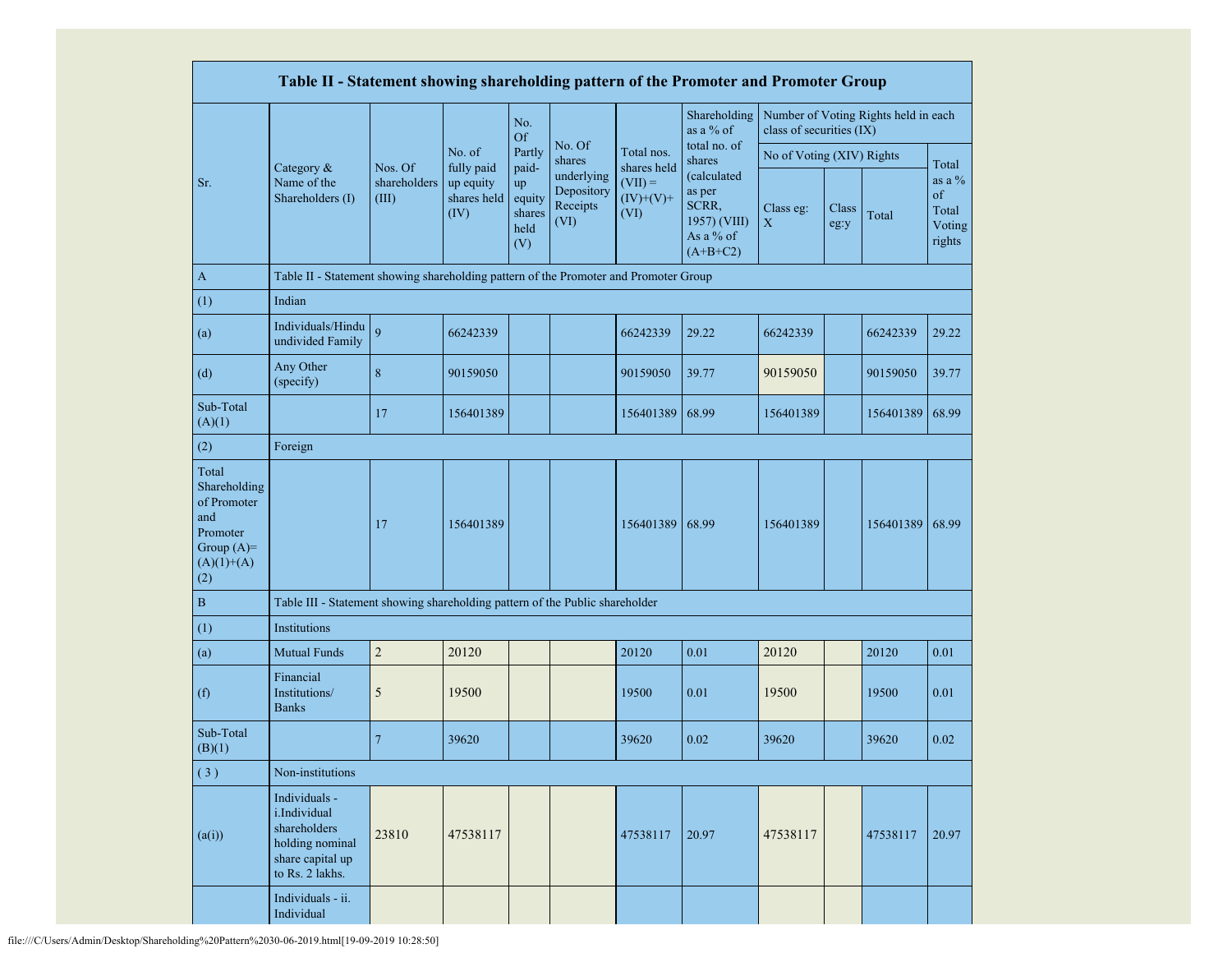| (a(ii))                                                                       | shareholders<br>holding nominal<br>share capital in<br>excess of Rs. 2<br>lakhs.              | $\overline{9}$ | 2930167   |  | 2930167   | 1.29         | 2930167   | 2930167   | 1.29         |
|-------------------------------------------------------------------------------|-----------------------------------------------------------------------------------------------|----------------|-----------|--|-----------|--------------|-----------|-----------|--------------|
| (b)                                                                           | NBFCs registered<br>with RBI                                                                  | $\overline{4}$ | 7860      |  | 7860      | $\mathbf{0}$ | 7860      | 7860      | $\mathbf{0}$ |
| (e)                                                                           | Any Other<br>(specify)                                                                        | 1744           | 19788597  |  | 19788597  | 8.73         | 19788597  | 19788597  | 8.73         |
| Sub-Total<br>(B)(3)                                                           |                                                                                               | 25567          | 70264741  |  | 70264741  | 30.99        | 70264741  | 70264741  | 30.99        |
| <b>Total Public</b><br>Shareholding<br>$(B)= (B)(1) +$<br>$(B)(2)+(B)$<br>(3) |                                                                                               | 25574          | 70304361  |  | 70304361  | 31.01        | 70304361  | 70304361  | 31.01        |
| $\mathbf C$                                                                   | Table IV - Statement showing shareholding pattern of the Non Promoter- Non Public shareholder |                |           |  |           |              |           |           |              |
| Total (<br>$A+B+C2$ )                                                         |                                                                                               | 25591          | 226705750 |  | 226705750 | 100          | 226705750 | 226705750 | 100          |
| Total<br>$(A+B+C)$                                                            |                                                                                               | 25591          | 226705750 |  | 226705750 | 100          | 226705750 | 226705750 | 100          |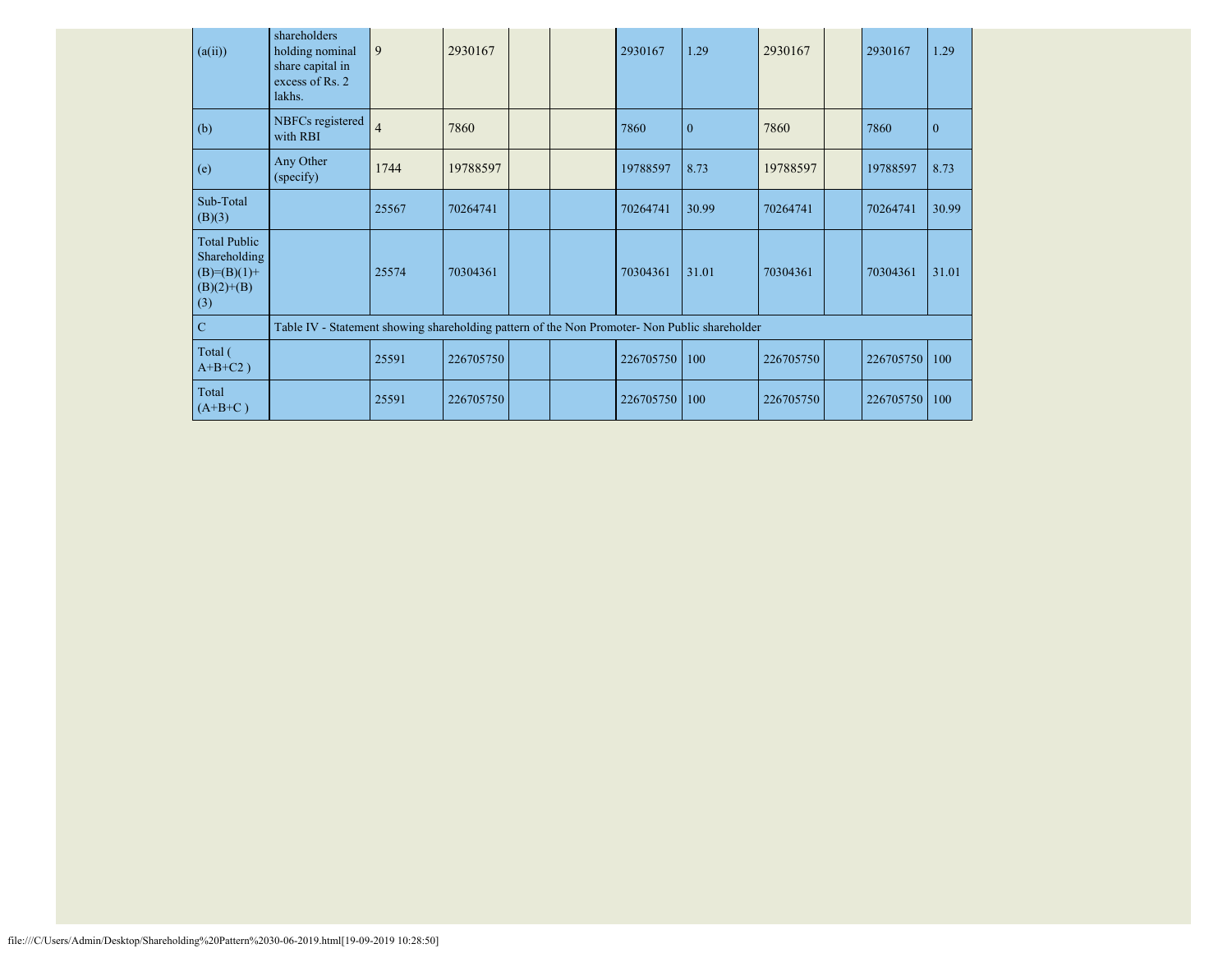| Table II - Statement showing shareholding pattern of the Promoter and Promoter Group    |                                                      |                                       |                                                           |                                                                                      |            |                                                  |                         |                                                         |                                       |
|-----------------------------------------------------------------------------------------|------------------------------------------------------|---------------------------------------|-----------------------------------------------------------|--------------------------------------------------------------------------------------|------------|--------------------------------------------------|-------------------------|---------------------------------------------------------|---------------------------------------|
|                                                                                         | No. Of<br><b>Shares</b><br>Underlying<br>Outstanding | No. of<br><b>Shares</b><br>Underlying | No. Of Shares<br>Underlying<br>Outstanding<br>convertible | Shareholding, as a %<br>assuming full conversion of<br>convertible securities (as a  |            | Number of<br>Locked in<br>shares (XII)           | <b>Shares</b><br>(XIII) | Number of<br>pledged or<br>otherwise<br>encumbered      | Number of<br>equity shares<br>held in |
| Sr.                                                                                     | convertible<br>securities<br>(X)                     | Outstanding<br>Warrants<br>$(X_i)$    | securities and<br>No. Of Warrants<br>(Xi)(a)              | percentage of diluted share<br>capital) (XI)= $(VII)+(X)$ As<br>a % of $(A+B+C2)$    | No.<br>(a) | As a<br>$%$ of<br>total<br>Shares<br>held<br>(b) | No.<br>(a)              | As a<br>$%$ of<br>total<br><b>Shares</b><br>held<br>(b) | dematerialized<br>form (XIV)          |
| $\mathbf{A}$                                                                            |                                                      |                                       |                                                           | Table II - Statement showing shareholding pattern of the Promoter and Promoter Group |            |                                                  |                         |                                                         |                                       |
| (1)                                                                                     | Indian                                               |                                       |                                                           |                                                                                      |            |                                                  |                         |                                                         |                                       |
| (a)                                                                                     |                                                      |                                       |                                                           | 29.22                                                                                |            |                                                  |                         |                                                         | 66242339                              |
| (d)                                                                                     |                                                      |                                       |                                                           | 39.77                                                                                |            |                                                  |                         |                                                         | 90159050                              |
| Sub-Total (A)<br>(1)                                                                    |                                                      |                                       |                                                           | 68.99                                                                                |            |                                                  |                         |                                                         | 156401389                             |
| (2)                                                                                     | Foreign                                              |                                       |                                                           |                                                                                      |            |                                                  |                         |                                                         |                                       |
| Total<br>Shareholding<br>of Promoter<br>and Promoter<br>Group $(A)=$<br>$(A)(1)+(A)(2)$ |                                                      |                                       |                                                           | 68.99                                                                                |            |                                                  |                         |                                                         | 156401389                             |
| $\, {\bf B}$                                                                            |                                                      |                                       |                                                           | Table III - Statement showing shareholding pattern of the Public shareholder         |            |                                                  |                         |                                                         |                                       |
| (1)                                                                                     | Institutions                                         |                                       |                                                           |                                                                                      |            |                                                  |                         |                                                         |                                       |
| (a)                                                                                     |                                                      |                                       |                                                           | 0.01                                                                                 |            |                                                  |                         |                                                         | 8870                                  |
| (f)                                                                                     |                                                      |                                       |                                                           | 0.01                                                                                 |            |                                                  |                         |                                                         | 9250                                  |
| Sub-Total (B)<br>(1)                                                                    |                                                      |                                       |                                                           | 0.02                                                                                 |            |                                                  |                         |                                                         | 18120                                 |
| (3)                                                                                     | Non-institutions                                     |                                       |                                                           |                                                                                      |            |                                                  |                         |                                                         |                                       |
| (a(i))                                                                                  |                                                      |                                       |                                                           | 20.97                                                                                |            |                                                  |                         |                                                         | 44023945                              |
| (a(ii))                                                                                 |                                                      |                                       |                                                           | 1.29                                                                                 |            |                                                  |                         |                                                         | 2930167                               |
| (b)                                                                                     |                                                      |                                       |                                                           | $\overline{0}$                                                                       |            |                                                  |                         |                                                         | 7860                                  |
| (e)                                                                                     |                                                      |                                       |                                                           | 8.73                                                                                 |            |                                                  |                         |                                                         | 19774977                              |
| Sub-Total (B)<br>(3)                                                                    |                                                      |                                       |                                                           | 30.99                                                                                |            |                                                  |                         |                                                         | 66736949                              |
| <b>Total Public</b><br>Shareholding<br>$(B)= (B)(1) +$                                  |                                                      |                                       |                                                           | 31.01                                                                                |            |                                                  |                         |                                                         | 66755069                              |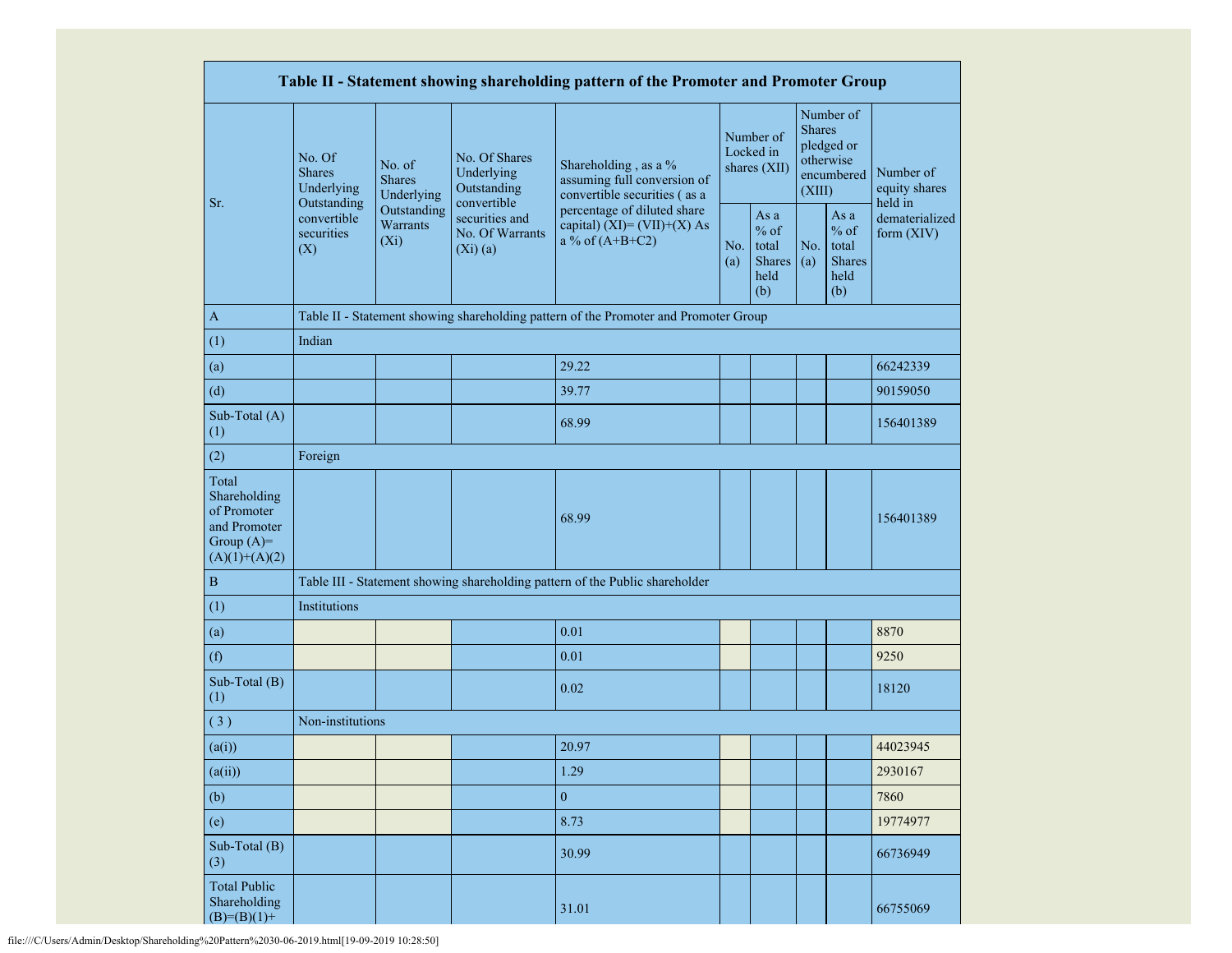| $(B)(2)+(B)(3)$       |  |                                                                                               |  |  |           |
|-----------------------|--|-----------------------------------------------------------------------------------------------|--|--|-----------|
|                       |  | Table IV - Statement showing shareholding pattern of the Non Promoter- Non Public shareholder |  |  |           |
| Total (<br>$A+B+C2$ ) |  | 100                                                                                           |  |  | 223156458 |
| Total $(A+B+C)$       |  | 100                                                                                           |  |  | 223156458 |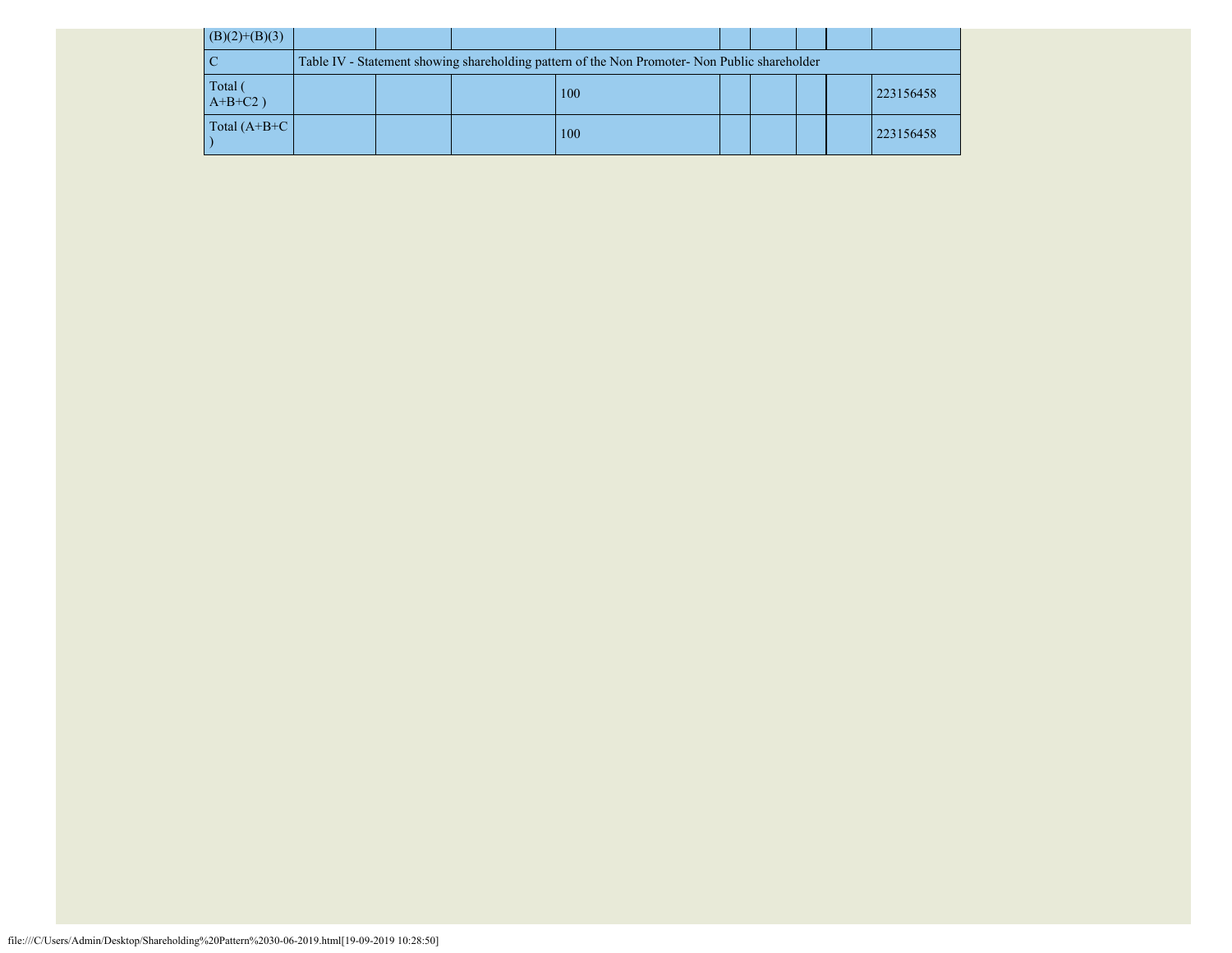| <b>Individuals/Hindu undivided Family</b>                                                                            |                            |                     |                         |                         |                            |              |                         |  |  |
|----------------------------------------------------------------------------------------------------------------------|----------------------------|---------------------|-------------------------|-------------------------|----------------------------|--------------|-------------------------|--|--|
| Searial No.                                                                                                          | $\mathbf{1}$               | $\overline{c}$      | $\overline{\mathbf{3}}$ | $\overline{\mathbf{4}}$ | 5                          | 6            | $\sqrt{ }$              |  |  |
| Name of the<br>Shareholders (I)                                                                                      | Umeshkumar<br>Nandlal More | Niraj Kumar<br>More | Premlata More           | Yash More               | Aman<br>Nirajkumar<br>More | Pallavi More | Niraj Kumar<br>More Huf |  |  |
| PAN(II)                                                                                                              | AACPM6443R                 | AADPM7225Q          | AANPM5792L              | CNYPM7175B              | CNYPM7177D                 | AEDPM0567P   | AAAHN2180A              |  |  |
| No. of fully paid<br>up equity shares<br>held (IV)                                                                   | 22805999                   | 17852106            | 12724455                | 4835620                 | 4654500                    | 3149409      | 173650                  |  |  |
| No. Of Partly<br>paid-up equity<br>shares held (V)                                                                   |                            |                     |                         |                         |                            |              |                         |  |  |
| No. Of shares<br>underlying<br>Depository<br>Receipts (VI)                                                           |                            |                     |                         |                         |                            |              |                         |  |  |
| Total nos. shares<br>$\text{held (VII)} =$<br>$(IV)+(V)+(VI)$                                                        | 22805999                   | 17852106            | 12724455                | 4835620                 | 4654500                    | 3149409      | 173650                  |  |  |
| Shareholding as a<br>% of total no. of<br>shares (calculated<br>as per SCRR,<br>1957) (VIII) As a<br>% of $(A+B+C2)$ | 10.06                      | 7.87                | 5.61                    | 2.13                    | 2.05                       | 1.39         | 0.08                    |  |  |
| Number of Voting Rights held in each class of securities (IX)                                                        |                            |                     |                         |                         |                            |              |                         |  |  |
| Class eg: $X$                                                                                                        | 22805999                   | 17852106            | 12724455                | 4835620                 | 4654500                    | 3149409      | 173650                  |  |  |
| Class eg:y                                                                                                           |                            |                     |                         |                         |                            |              |                         |  |  |
| Total                                                                                                                | 22805999                   | 17852106            | 12724455                | 4835620                 | 4654500                    | 3149409      | 173650                  |  |  |
| Total as a % of<br><b>Total Voting</b><br>rights                                                                     | 10.06                      | 7.87                | 5.61                    | 2.13                    | 2.05                       | 1.39         | 0.08                    |  |  |
| No. Of Shares<br>Underlying<br>Outstanding<br>convertible<br>securities $(X)$                                        |                            |                     |                         |                         |                            |              |                         |  |  |
| No. of Shares<br>Underlying<br>Outstanding<br>Warrants (Xi)                                                          |                            |                     |                         |                         |                            |              |                         |  |  |
| No. Of Shares<br>Underlying<br>Outstanding<br>convertible                                                            |                            |                     |                         |                         |                            |              |                         |  |  |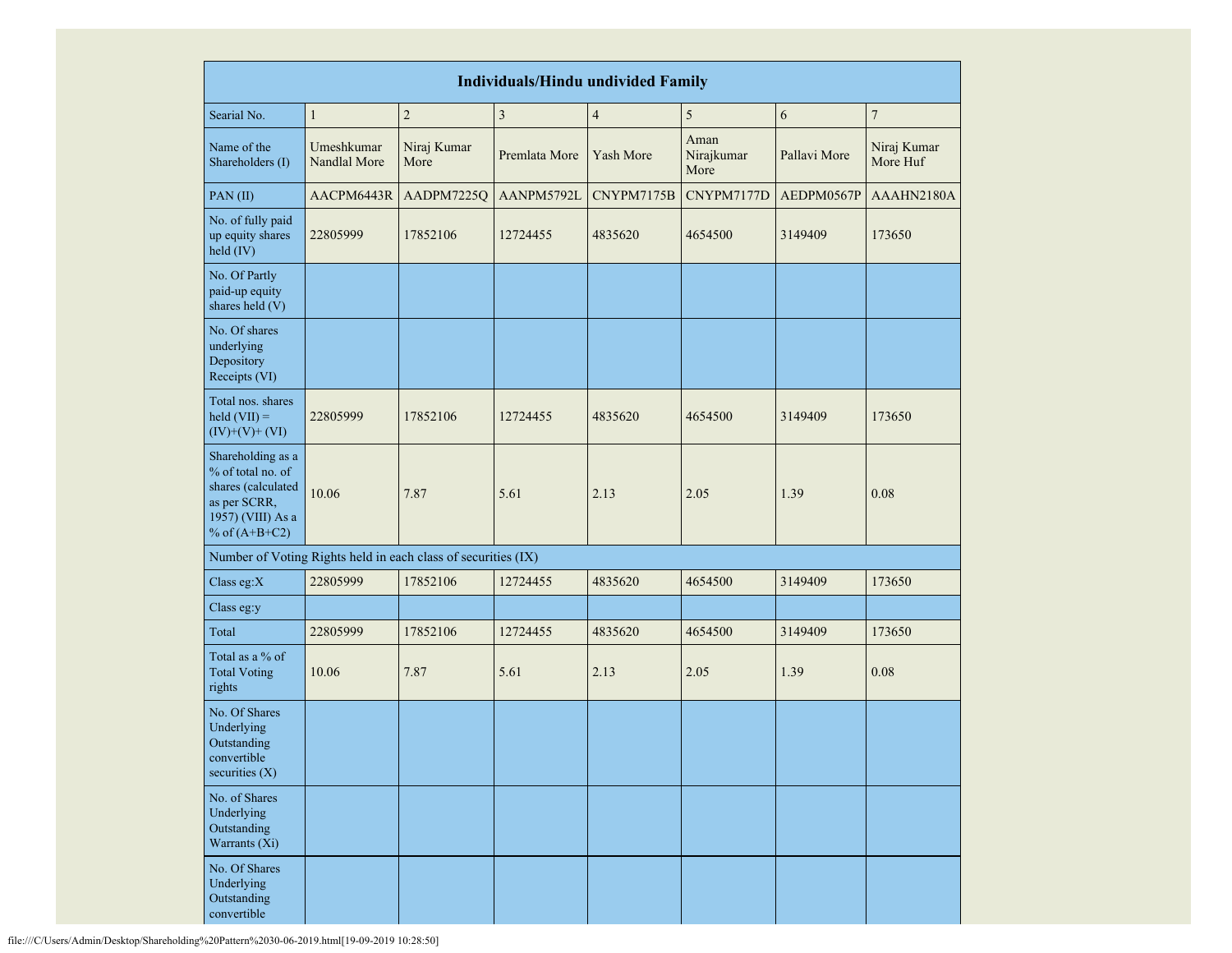| securities and No.<br>Of Warrants (Xi)<br>(a)                                                                                                                                            |          |          |          |          |          |          |          |
|------------------------------------------------------------------------------------------------------------------------------------------------------------------------------------------|----------|----------|----------|----------|----------|----------|----------|
| Shareholding, as<br>a % assuming full<br>conversion of<br>convertible<br>securities (as a<br>percentage of<br>diluted share<br>capital) (XI)=<br>$(VII)+(Xi)(a) As$<br>a % of $(A+B+C2)$ | 10.06    | 7.87     | 5.61     | 2.13     | 2.05     | 1.39     | 0.08     |
| Number of Locked in shares (XII)                                                                                                                                                         |          |          |          |          |          |          |          |
| No. (a)                                                                                                                                                                                  |          |          |          |          |          |          |          |
| As a % of total<br>Shares held (b)                                                                                                                                                       |          |          |          |          |          |          |          |
| Number of Shares pledged or otherwise encumbered (XIII)                                                                                                                                  |          |          |          |          |          |          |          |
| No. (a)                                                                                                                                                                                  |          |          |          |          |          |          |          |
| As a % of total<br>Shares held (b)                                                                                                                                                       |          |          |          |          |          |          |          |
| Number of equity<br>shares held in<br>dematerialized<br>form (XIV)                                                                                                                       | 22805999 | 17852106 | 12724455 | 4835620  | 4654500  | 3149409  | 173650   |
| Reason for not providing PAN                                                                                                                                                             |          |          |          |          |          |          |          |
| Reason for not<br>providing PAN                                                                                                                                                          |          |          |          |          |          |          |          |
| Shareholder type                                                                                                                                                                         | Promoter | Promoter | Promoter | Promoter | Promoter | Promoter | Promoter |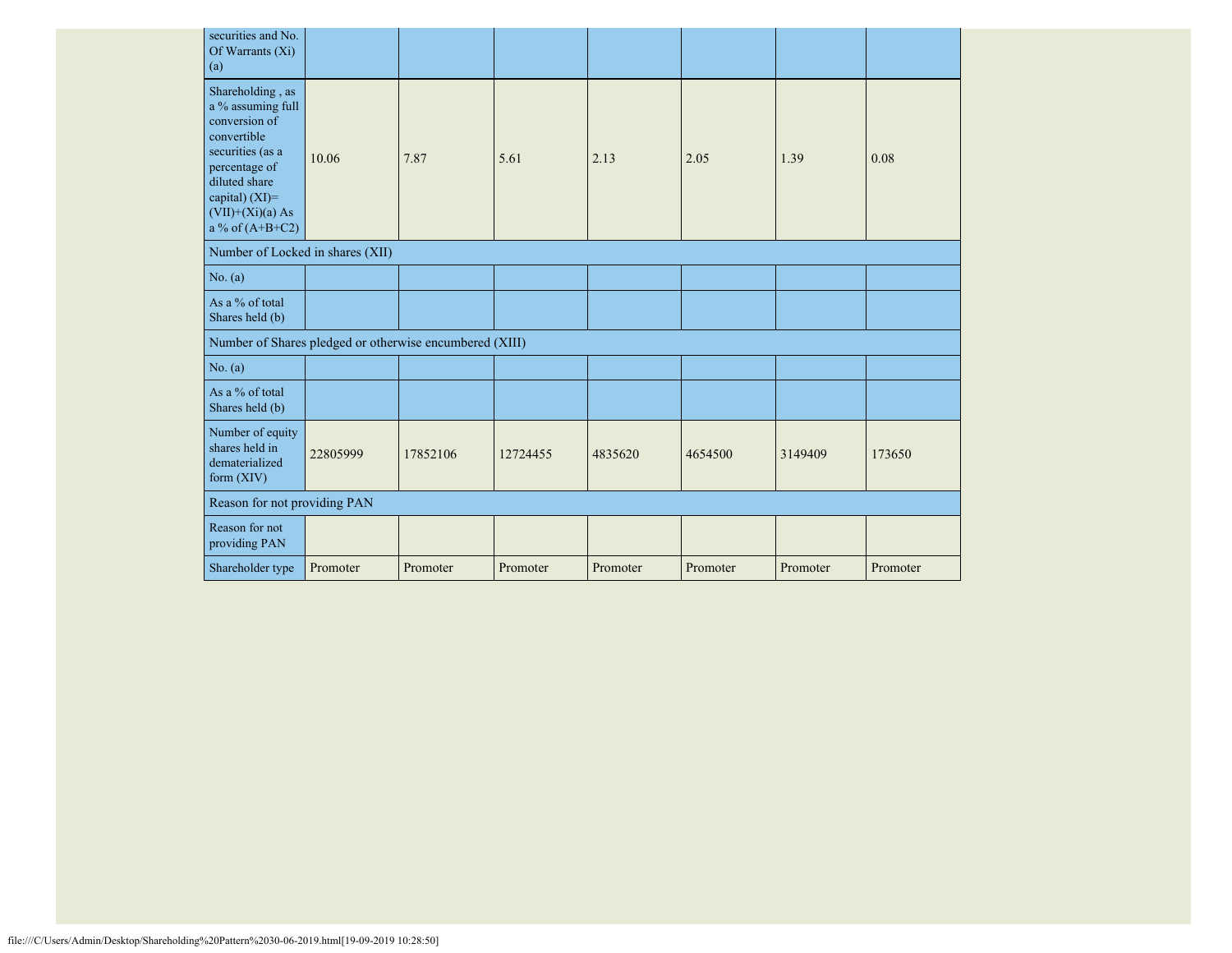| <b>Individuals/Hindu undivided Family</b>                                                                            |                                                               |                  |                       |  |  |  |  |  |  |  |
|----------------------------------------------------------------------------------------------------------------------|---------------------------------------------------------------|------------------|-----------------------|--|--|--|--|--|--|--|
| Searial No.                                                                                                          | $\,8\,$                                                       | $\boldsymbol{9}$ |                       |  |  |  |  |  |  |  |
| Name of the<br>Shareholders (I)                                                                                      | Rameshkumar Radhakishan More                                  | Vinod R Haritwal | Click here to go back |  |  |  |  |  |  |  |
| PAN(II)                                                                                                              | AADPM7235N                                                    | AAAPH0577K       | Total                 |  |  |  |  |  |  |  |
| No. of fully paid<br>up equity shares<br>held (IV)                                                                   | 21600                                                         | 25000            | 66242339              |  |  |  |  |  |  |  |
| No. Of Partly paid-<br>up equity shares<br>held (V)                                                                  |                                                               |                  |                       |  |  |  |  |  |  |  |
| No. Of shares<br>underlying<br>Depository<br>Receipts (VI)                                                           |                                                               |                  |                       |  |  |  |  |  |  |  |
| Total nos. shares<br>held $(VII) = (IV) +$<br>$(V)$ + $(VI)$                                                         | 21600                                                         | 25000            | 66242339              |  |  |  |  |  |  |  |
| Shareholding as a<br>% of total no. of<br>shares (calculated<br>as per SCRR,<br>1957) (VIII) As a<br>% of $(A+B+C2)$ | 0.01                                                          | 0.01             | 29.22                 |  |  |  |  |  |  |  |
|                                                                                                                      | Number of Voting Rights held in each class of securities (IX) |                  |                       |  |  |  |  |  |  |  |
| Class eg:X                                                                                                           | 21600                                                         | 25000            | 66242339              |  |  |  |  |  |  |  |
| Class eg:y                                                                                                           |                                                               |                  |                       |  |  |  |  |  |  |  |
| Total                                                                                                                | 21600                                                         | 25000            | 66242339              |  |  |  |  |  |  |  |
| Total as a % of<br><b>Total Voting rights</b>                                                                        | 0.01                                                          | 0.01             | 29.22                 |  |  |  |  |  |  |  |
| No. Of Shares<br>Underlying<br>Outstanding<br>convertible<br>securities $(X)$                                        |                                                               |                  |                       |  |  |  |  |  |  |  |
| No. of Shares<br>Underlying<br>Outstanding<br>Warrants (Xi)                                                          |                                                               |                  |                       |  |  |  |  |  |  |  |
| No. Of Shares<br>Underlying<br>Outstanding<br>convertible<br>securities and No.<br>Of Warrants (Xi)                  |                                                               |                  |                       |  |  |  |  |  |  |  |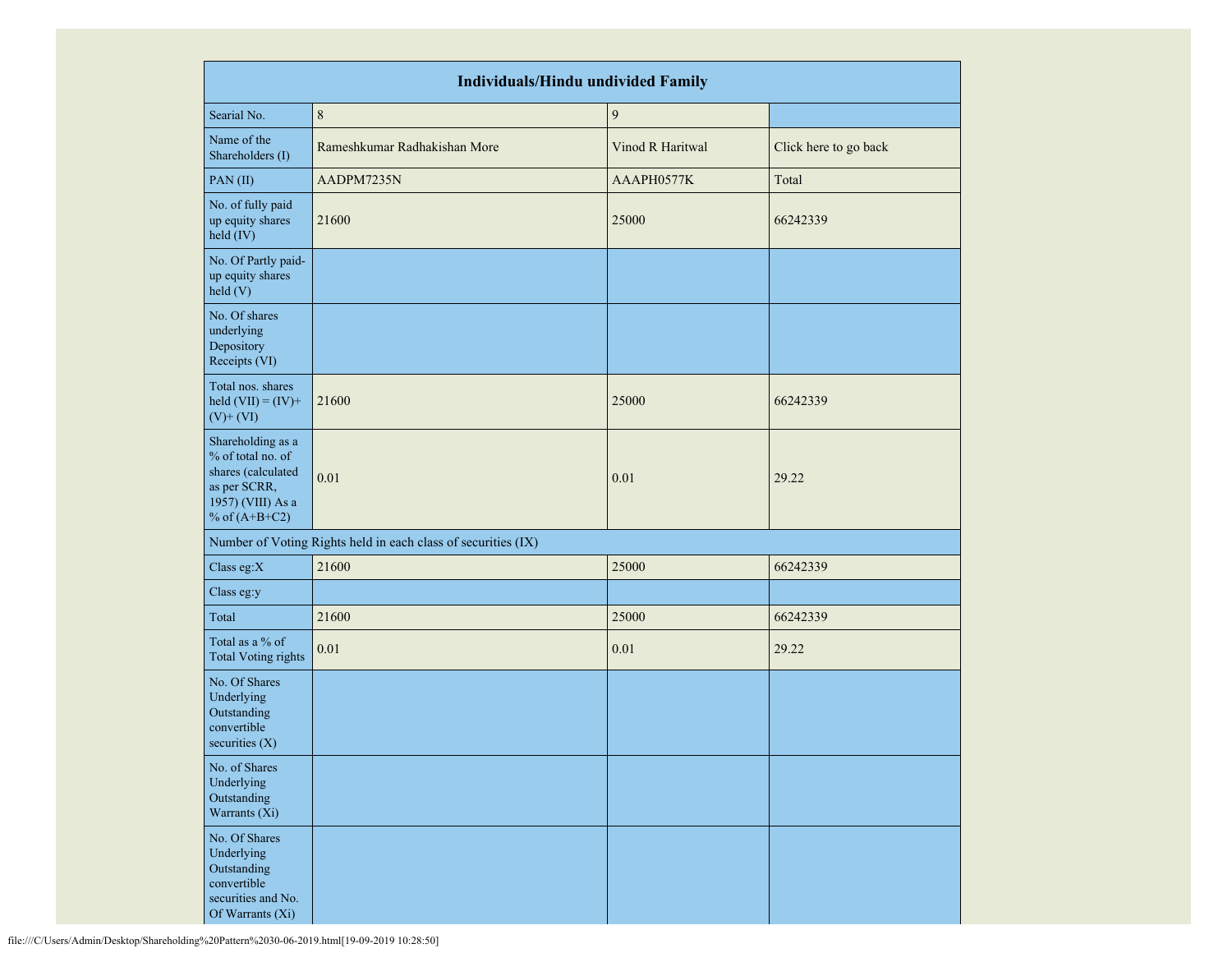| (a)                                                                                                                                                                                           |                                                         |          |          |
|-----------------------------------------------------------------------------------------------------------------------------------------------------------------------------------------------|---------------------------------------------------------|----------|----------|
| Shareholding, as a<br>$\%$ assuming full<br>conversion of<br>convertible<br>securities (as a<br>percentage of<br>diluted share<br>capital) $(XI)=$<br>$(VII)+(Xi)(a)$ As a<br>% of $(A+B+C2)$ | 0.01                                                    | 0.01     | 29.22    |
| Number of Locked in shares (XII)                                                                                                                                                              |                                                         |          |          |
| No. (a)                                                                                                                                                                                       |                                                         |          |          |
| As a % of total<br>Shares held (b)                                                                                                                                                            |                                                         |          |          |
|                                                                                                                                                                                               | Number of Shares pledged or otherwise encumbered (XIII) |          |          |
| No. (a)                                                                                                                                                                                       |                                                         |          |          |
| As a % of total<br>Shares held (b)                                                                                                                                                            |                                                         |          |          |
| Number of equity<br>shares held in<br>dematerialized<br>form $(XIV)$                                                                                                                          | 21600                                                   | 25000    | 66242339 |
| Reason for not providing PAN                                                                                                                                                                  |                                                         |          |          |
| Reason for not<br>providing PAN                                                                                                                                                               |                                                         |          |          |
| Shareholder type                                                                                                                                                                              | Promoter                                                | Promoter |          |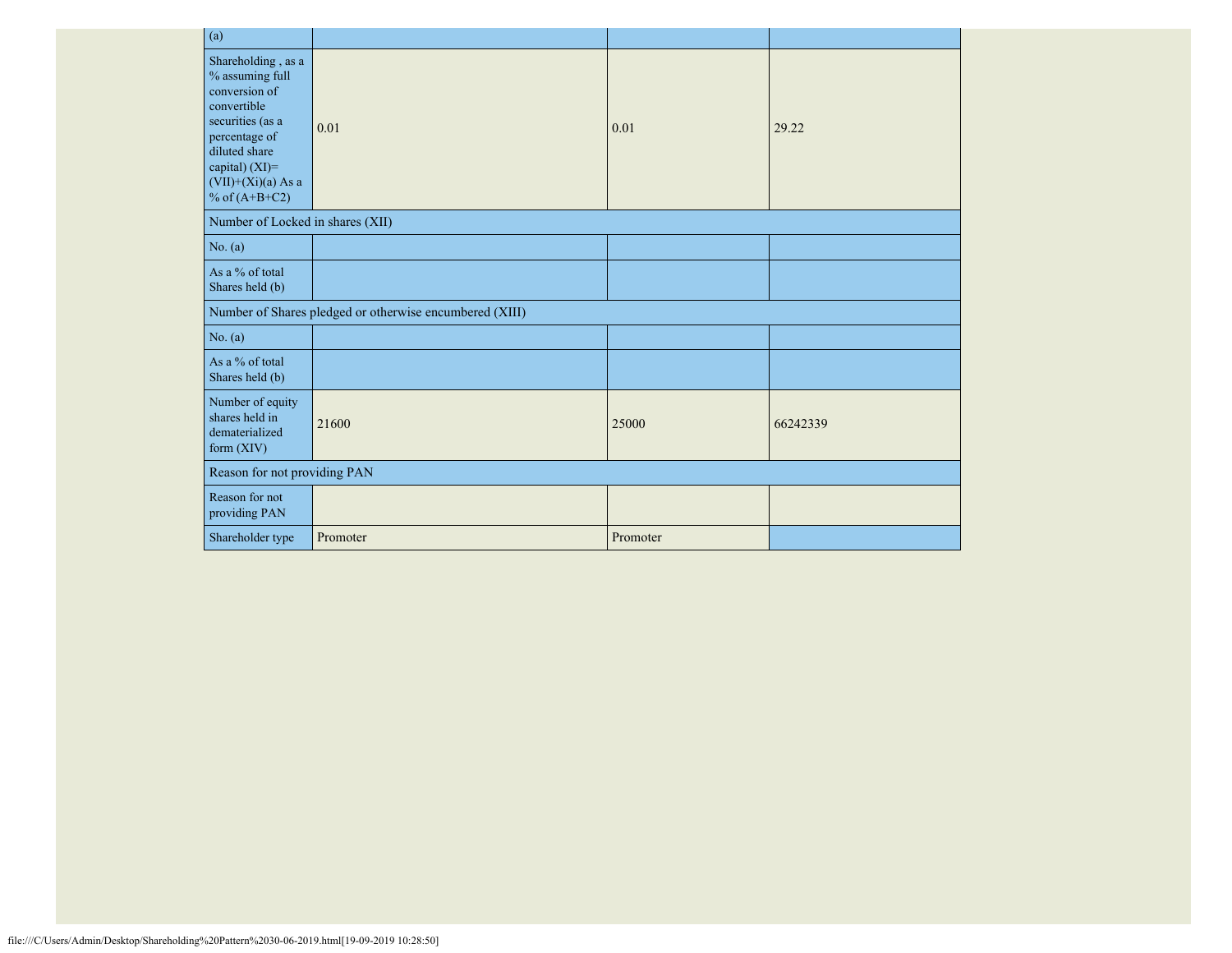|                                                                                                                      | <b>Any Other (specify)</b>       |                             |                                              |                                           |                            |                            |                               |  |  |  |  |  |
|----------------------------------------------------------------------------------------------------------------------|----------------------------------|-----------------------------|----------------------------------------------|-------------------------------------------|----------------------------|----------------------------|-------------------------------|--|--|--|--|--|
| Searial No.                                                                                                          | $\mathbf{1}$                     | $\overline{2}$              | $\overline{3}$                               | $\overline{4}$                            | 5                          | 6                          | $\overline{7}$                |  |  |  |  |  |
| Category                                                                                                             | Person Acting<br>in Concert      | Person Acting<br>in Concert | <b>Bodies</b><br>Corporate                   | <b>Bodies</b><br>Corporate                | <b>Bodies</b><br>Corporate | <b>Bodies</b><br>Corporate | <b>Bodies</b><br>Corporate    |  |  |  |  |  |
| Name of the<br>Shareholders (I)                                                                                      | Shivani<br>Rajgarhia             | Manisha<br>Dujodwala        | Poona Bottling<br>Company<br>Private Limited | Growel<br>Ridhi Sidhi Ltd<br>Projects Llp |                            | Radhakishan<br>Nandlal Llp | Waluj<br><b>Beverages Llp</b> |  |  |  |  |  |
| PAN(II)                                                                                                              | AADPR1328M                       | AABPD3368F                  | AABCP0317K                                   | AAACR3412N                                | AAQFG4670A                 | AASFR8892B                 | AACFW2555L                    |  |  |  |  |  |
| No. of the<br>Shareholders (I)                                                                                       | 1                                | 1                           | $\mathbf{1}$                                 | $\mathbf{1}$                              | 1                          | $\mathbf{1}$               | $\mathbf{1}$                  |  |  |  |  |  |
| No. of fully paid<br>up equity shares<br>held (IV)                                                                   | 695000                           | 482500                      | 42500050                                     | 32359000                                  | 12558000                   | 1088120                    | 296380                        |  |  |  |  |  |
| No. Of Partly paid-<br>up equity shares<br>held(V)                                                                   | 695000<br>482500<br>0.31<br>0.21 |                             |                                              |                                           |                            |                            |                               |  |  |  |  |  |
| No. Of shares<br>underlying<br>Depository<br>Receipts (VI)                                                           |                                  |                             |                                              |                                           |                            |                            |                               |  |  |  |  |  |
| Total nos. shares<br>held $(VII) = (IV) +$<br>$(V)$ + $(VI)$                                                         |                                  |                             | 42500050                                     | 32359000                                  | 12558000                   | 1088120                    | 296380                        |  |  |  |  |  |
| Shareholding as a<br>% of total no. of<br>shares (calculated<br>as per SCRR,<br>1957) (VIII) As a<br>% of $(A+B+C2)$ |                                  |                             | 18.75                                        | 14.27                                     | 5.54                       | 0.48                       | 0.13                          |  |  |  |  |  |
| Number of Voting Rights held in each class of securities (IX)                                                        |                                  |                             |                                              |                                           |                            |                            |                               |  |  |  |  |  |
| Class eg: X                                                                                                          | 695000                           | 482500                      | 42500050                                     | 32359000                                  | 12558000                   | 1088120                    | 296380                        |  |  |  |  |  |
| Class eg:y                                                                                                           |                                  |                             |                                              |                                           |                            |                            |                               |  |  |  |  |  |
| Total                                                                                                                | 695000                           | 482500                      | 42500050                                     | 32359000                                  | 12558000                   | 1088120                    | 296380                        |  |  |  |  |  |
| Total as a % of<br><b>Total Voting rights</b>                                                                        | 0.31                             | 0.21                        | 18.75                                        | 14.27                                     | 5.54                       | 0.48                       | 0.13                          |  |  |  |  |  |
| No. Of Shares<br>Underlying<br>Outstanding<br>convertible<br>securities (X)                                          |                                  |                             |                                              |                                           |                            |                            |                               |  |  |  |  |  |
| No. of Shares<br>Underlying<br>Outstanding                                                                           |                                  |                             |                                              |                                           |                            |                            |                               |  |  |  |  |  |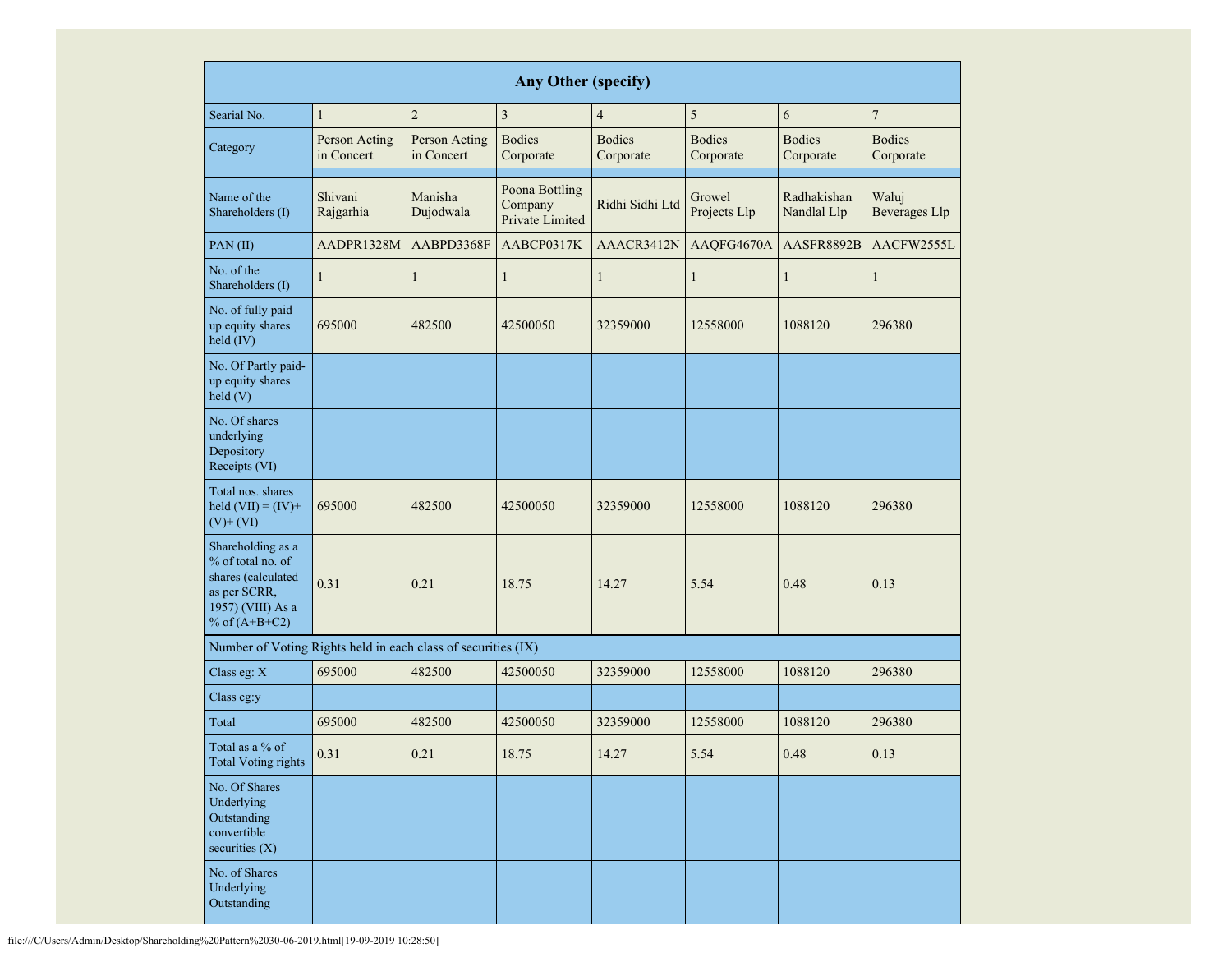| Warrants (Xi)                                                                                                                                                                        |        |        |          |          |          |         |        |
|--------------------------------------------------------------------------------------------------------------------------------------------------------------------------------------|--------|--------|----------|----------|----------|---------|--------|
| No. Of Shares<br>Underlying<br>Outstanding<br>convertible<br>securities and No.<br>Of Warrants (Xi)<br>(a)                                                                           |        |        |          |          |          |         |        |
| Shareholding, as a<br>% assuming full<br>conversion of<br>convertible<br>securities (as a<br>percentage of<br>diluted share<br>capital) (XI)=<br>$(VII)+(X)$ As a %<br>of $(A+B+C2)$ | 0.31   | 0.21   | 18.75    | 14.27    | 5.54     | 0.48    | 0.13   |
| Number of Locked in shares (XII)                                                                                                                                                     |        |        |          |          |          |         |        |
| No. (a)                                                                                                                                                                              |        |        |          |          |          |         |        |
| As a % of total<br>Shares held (b)                                                                                                                                                   |        |        |          |          |          |         |        |
| Number of Shares pledged or otherwise encumbered (XIII)                                                                                                                              |        |        |          |          |          |         |        |
| No. (a)                                                                                                                                                                              |        |        |          |          |          |         |        |
| As a % of total<br>Shares held (b)                                                                                                                                                   |        |        |          |          |          |         |        |
| Number of equity<br>shares held in<br>dematerialized<br>form $(XIV)$                                                                                                                 | 695000 | 482500 | 42500050 | 32359000 | 12558000 | 1088120 | 296380 |
| Reason for not providing PAN                                                                                                                                                         |        |        |          |          |          |         |        |
| Reason for not<br>providing PAN                                                                                                                                                      |        |        |          |          |          |         |        |
| Shareholder type                                                                                                                                                                     |        |        |          |          |          |         |        |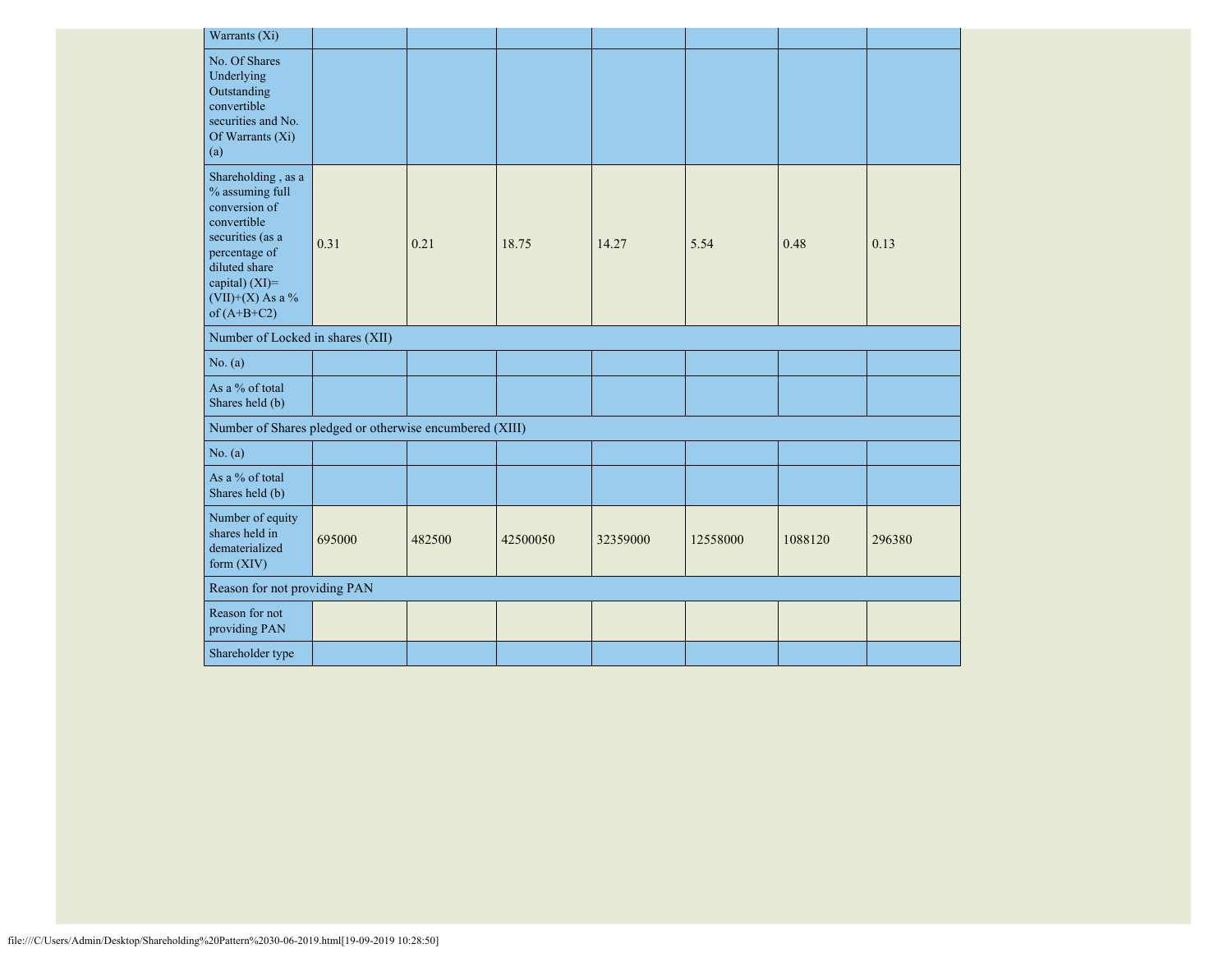| <b>Any Other (specify)</b>                                                                                           |                                                               |                       |  |  |  |  |  |  |  |  |
|----------------------------------------------------------------------------------------------------------------------|---------------------------------------------------------------|-----------------------|--|--|--|--|--|--|--|--|
| Searial No.                                                                                                          | $\,$ 8 $\,$                                                   |                       |  |  |  |  |  |  |  |  |
| Category                                                                                                             | <b>Bodies Corporate</b>                                       | Click here to go back |  |  |  |  |  |  |  |  |
| Name of the<br>Shareholders (I)                                                                                      | <b>Bubna More And Company Llp</b>                             |                       |  |  |  |  |  |  |  |  |
| PAN(II)                                                                                                              | AAPFB4397Q                                                    | Total                 |  |  |  |  |  |  |  |  |
| No. of the<br>Shareholders (I)                                                                                       | $\mathbf{1}$                                                  | $\,$ $\,$             |  |  |  |  |  |  |  |  |
| No. of fully paid<br>up equity shares<br>held (IV)                                                                   | 180000                                                        | 90159050              |  |  |  |  |  |  |  |  |
| No. Of Partly paid-<br>up equity shares<br>held (V)                                                                  |                                                               |                       |  |  |  |  |  |  |  |  |
| No. Of shares<br>underlying<br>Depository<br>Receipts (VI)                                                           |                                                               |                       |  |  |  |  |  |  |  |  |
| Total nos. shares<br>held $(VII) = (IV) +$<br>$(V)$ + $(VI)$                                                         | 180000                                                        | 90159050              |  |  |  |  |  |  |  |  |
| Shareholding as a<br>% of total no. of<br>shares (calculated<br>as per SCRR,<br>1957) (VIII) As a<br>% of $(A+B+C2)$ | 0.08                                                          | 39.77                 |  |  |  |  |  |  |  |  |
|                                                                                                                      | Number of Voting Rights held in each class of securities (IX) |                       |  |  |  |  |  |  |  |  |
| Class eg: X                                                                                                          | 180000                                                        | 90159050              |  |  |  |  |  |  |  |  |
| Class eg:y                                                                                                           |                                                               |                       |  |  |  |  |  |  |  |  |
| Total                                                                                                                | 180000                                                        | 90159050              |  |  |  |  |  |  |  |  |
| Total as a % of<br><b>Total Voting rights</b>                                                                        | 0.08                                                          | 39.77                 |  |  |  |  |  |  |  |  |
| No. Of Shares<br>Underlying<br>Outstanding<br>convertible<br>securities (X)                                          |                                                               |                       |  |  |  |  |  |  |  |  |
| No. of Shares<br>Underlying<br>Outstanding<br>Warrants (Xi)                                                          |                                                               |                       |  |  |  |  |  |  |  |  |
| No. Of Shares                                                                                                        |                                                               |                       |  |  |  |  |  |  |  |  |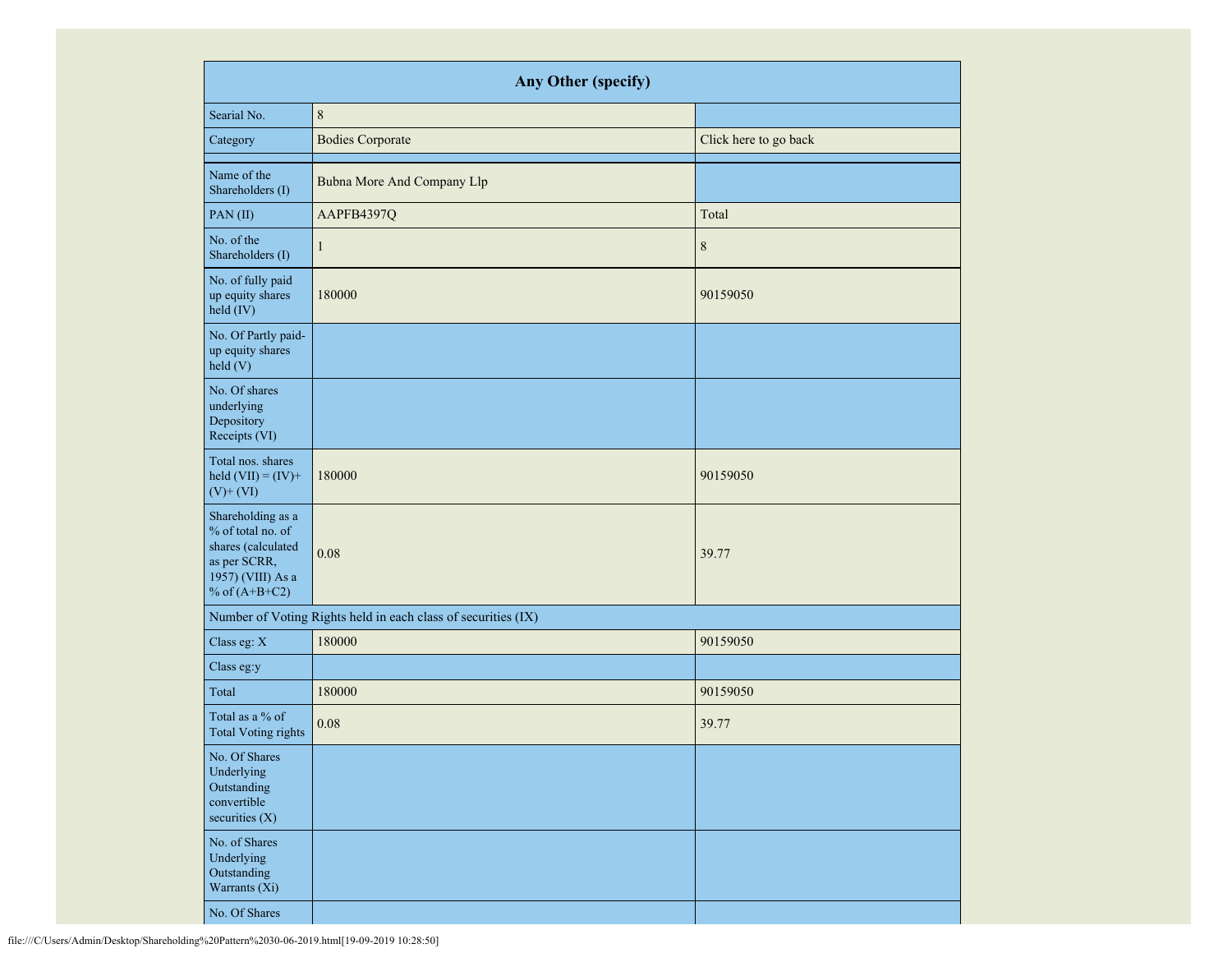| Underlying<br>Outstanding<br>convertible<br>securities and No.<br>Of Warrants (Xi)<br>(a)                                                                                               |                                                         |          |  |  |  |  |  |  |  |  |
|-----------------------------------------------------------------------------------------------------------------------------------------------------------------------------------------|---------------------------------------------------------|----------|--|--|--|--|--|--|--|--|
| Shareholding, as a<br>$\%$ assuming full<br>conversion of<br>convertible<br>securities (as a<br>percentage of<br>diluted share<br>capital) (XI)=<br>$(VII)+(X)$ As a %<br>of $(A+B+C2)$ | 0.08                                                    | 39.77    |  |  |  |  |  |  |  |  |
| Number of Locked in shares (XII)                                                                                                                                                        |                                                         |          |  |  |  |  |  |  |  |  |
| No. (a)                                                                                                                                                                                 |                                                         |          |  |  |  |  |  |  |  |  |
| As a % of total<br>Shares held (b)                                                                                                                                                      |                                                         |          |  |  |  |  |  |  |  |  |
|                                                                                                                                                                                         | Number of Shares pledged or otherwise encumbered (XIII) |          |  |  |  |  |  |  |  |  |
| No. (a)                                                                                                                                                                                 |                                                         |          |  |  |  |  |  |  |  |  |
| As a % of total<br>Shares held (b)                                                                                                                                                      |                                                         |          |  |  |  |  |  |  |  |  |
| Number of equity<br>shares held in<br>dematerialized<br>form (XIV)                                                                                                                      | 180000                                                  | 90159050 |  |  |  |  |  |  |  |  |
|                                                                                                                                                                                         | Reason for not providing PAN                            |          |  |  |  |  |  |  |  |  |
| Reason for not<br>providing PAN                                                                                                                                                         |                                                         |          |  |  |  |  |  |  |  |  |
| Shareholder type                                                                                                                                                                        |                                                         |          |  |  |  |  |  |  |  |  |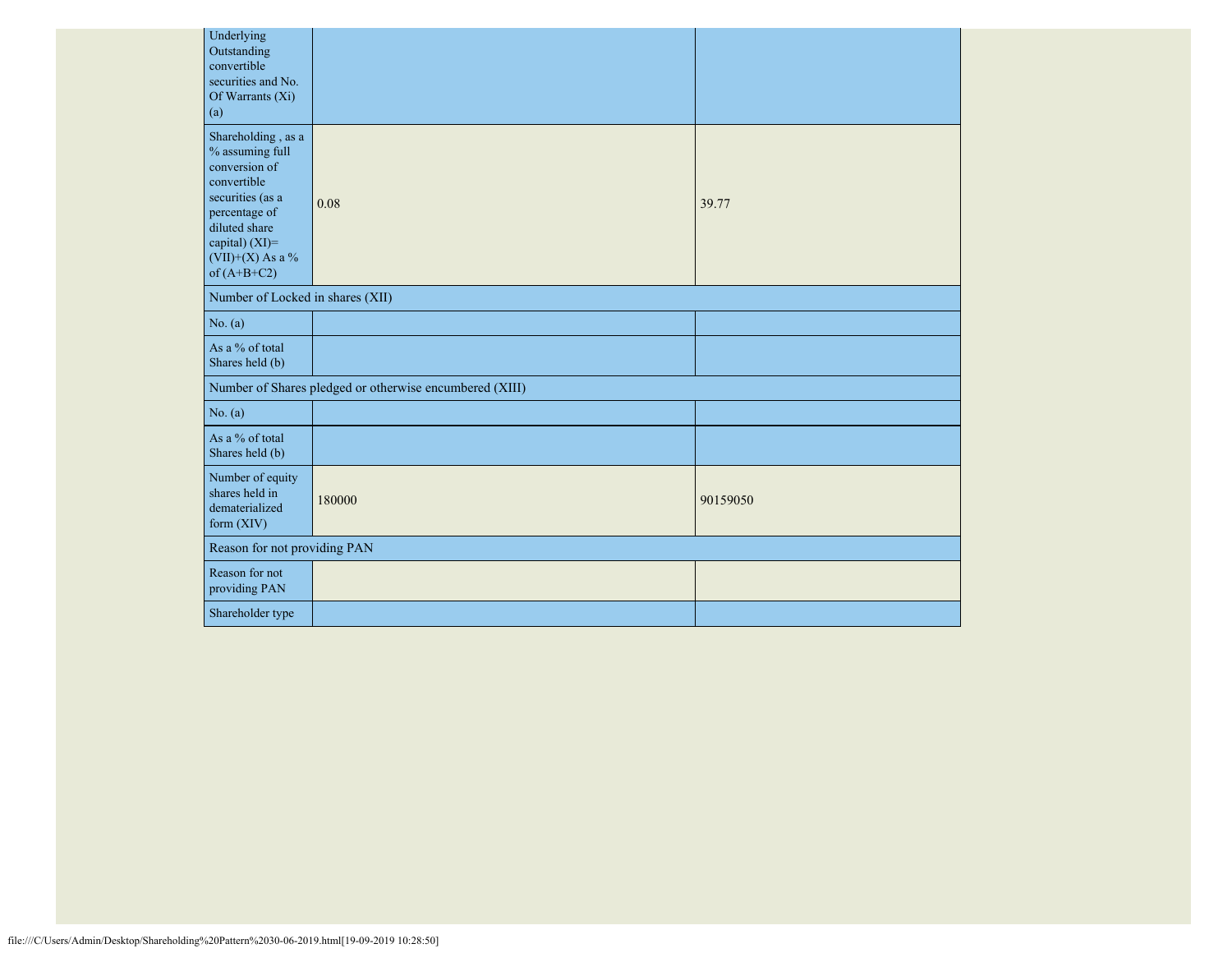| Any Other (specify)                                                                                                  |                            |                  |                 |                    |                              |                                     |                                                |  |  |  |  |
|----------------------------------------------------------------------------------------------------------------------|----------------------------|------------------|-----------------|--------------------|------------------------------|-------------------------------------|------------------------------------------------|--|--|--|--|
| Searial No.                                                                                                          | $\mathbf{1}$               | $\overline{c}$   | 3               | $\overline{4}$     | 5                            | 6                                   | $\overline{7}$                                 |  |  |  |  |
| Category                                                                                                             | <b>IEPF</b>                | <b>Trusts</b>    | <b>HUF</b>      | Others             | Non-Resident<br>Indian (NRI) | Director or Director's<br>Relatives | Foreign Portfolio Investor<br>(Category - III) |  |  |  |  |
| Category / More<br>than 1 percentage                                                                                 | Category                   | Category         | Category        | Category           | Category                     | Category                            | Category                                       |  |  |  |  |
| Name of the<br>Shareholders (I)                                                                                      |                            |                  |                 | Foreign<br>Company |                              |                                     |                                                |  |  |  |  |
| PAN(II)                                                                                                              |                            |                  |                 |                    |                              |                                     |                                                |  |  |  |  |
| No. of the<br>Shareholders (I)                                                                                       | $\mathbf{1}$               | $\overline{c}$   | 730             | $\mathbf{1}$       | 690                          | 5                                   | $\mathbf{1}$                                   |  |  |  |  |
| No. of fully paid<br>up equity shares<br>held (IV)                                                                   | 1927989<br>7360<br>1789416 |                  |                 | 8750               | 2505466                      | 1751565                             | 3000                                           |  |  |  |  |
| No. Of Partly paid-<br>up equity shares<br>held(V)                                                                   |                            |                  |                 |                    |                              |                                     |                                                |  |  |  |  |
| No. Of shares<br>underlying<br>Depository<br>Receipts (VI)                                                           |                            |                  |                 |                    |                              |                                     |                                                |  |  |  |  |
| Total nos. shares<br>held $(VII) = (IV) +$<br>$(V)$ + $(VI)$                                                         | 1927989                    | 7360             | 1789416<br>8750 |                    | 2505466                      | 1751565                             | 3000                                           |  |  |  |  |
| Shareholding as a<br>% of total no. of<br>shares (calculated<br>as per SCRR,<br>1957) (VIII) As a<br>% of $(A+B+C2)$ | 0.85                       | $\boldsymbol{0}$ | 0.79            | $\boldsymbol{0}$   | 1.11                         | 0.77                                | $\boldsymbol{0}$                               |  |  |  |  |
| Number of Voting Rights held in each class of securities (IX)                                                        |                            |                  |                 |                    |                              |                                     |                                                |  |  |  |  |
| Class eg: X                                                                                                          | 1927989                    | 7360             | 1789416         | 8750               | 2505466                      | 1751565                             | 3000                                           |  |  |  |  |
| Class eg:y                                                                                                           |                            |                  |                 |                    |                              |                                     |                                                |  |  |  |  |
| Total                                                                                                                | 1927989                    | 7360             | 1789416         | 8750               | 2505466                      | 1751565                             | 3000                                           |  |  |  |  |
| Total as a $\%$ of<br><b>Total Voting rights</b>                                                                     | 0.85                       | $\boldsymbol{0}$ | 0.79            | $\boldsymbol{0}$   | 1.11                         | 0.77                                | $\boldsymbol{0}$                               |  |  |  |  |
| No. Of Shares<br>Underlying<br>Outstanding<br>convertible<br>securities (X)                                          |                            |                  |                 |                    |                              |                                     |                                                |  |  |  |  |
| No. of Shares<br>Underlying                                                                                          |                            |                  |                 |                    |                              |                                     |                                                |  |  |  |  |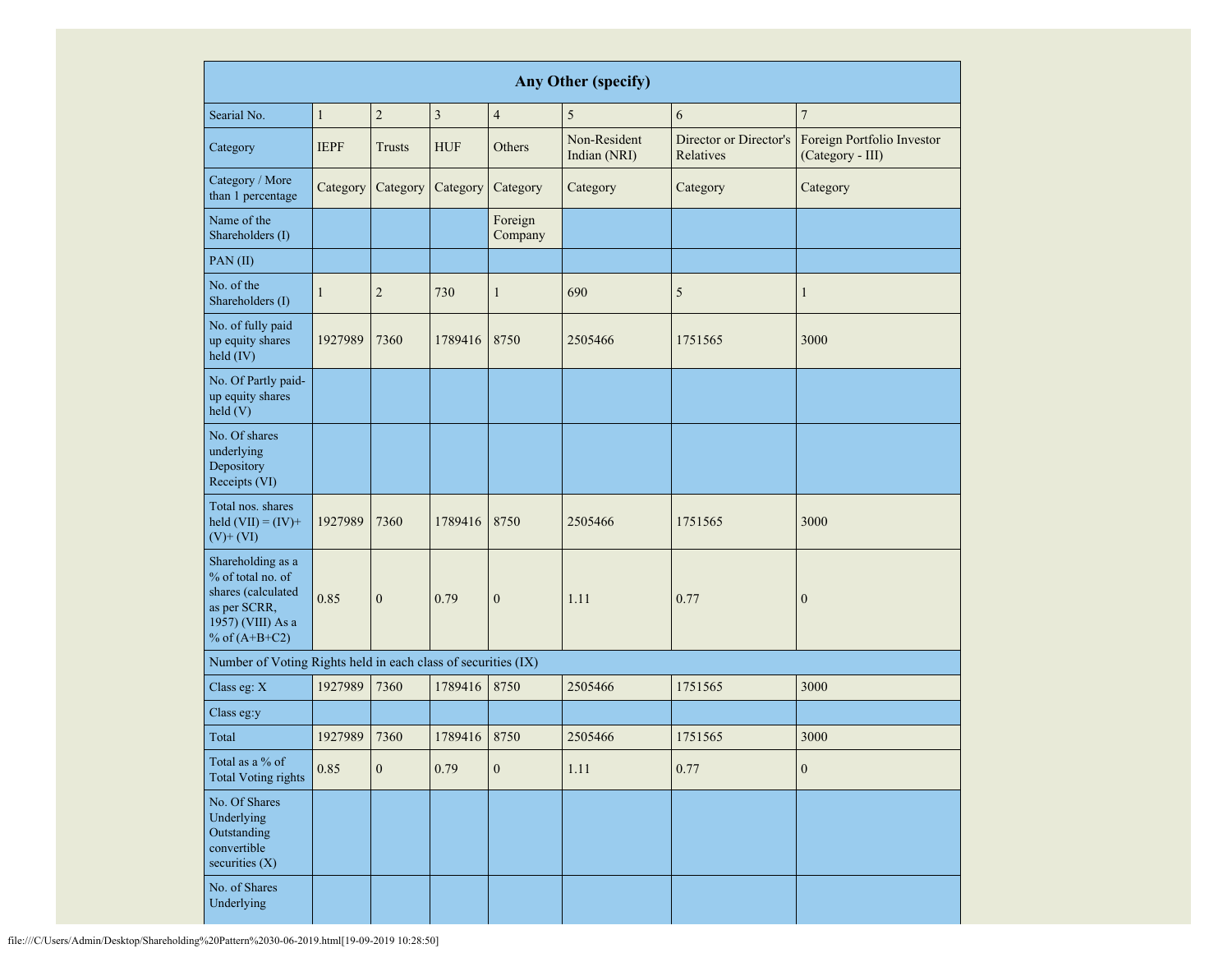| Outstanding<br>Warrants (Xi)                                                                                                                                                          |         |              |           |              |         |         |                |
|---------------------------------------------------------------------------------------------------------------------------------------------------------------------------------------|---------|--------------|-----------|--------------|---------|---------|----------------|
| No. Of Shares<br>Underlying<br>Outstanding<br>convertible<br>securities and No.<br>Of Warrants (Xi)<br>(a)                                                                            |         |              |           |              |         |         |                |
| Shareholding, as a<br>$\%$ assuming full<br>conversion of<br>convertible<br>securities (as a<br>percentage of<br>diluted share<br>capital) (XI)=<br>(VII)+(X) As a %<br>of $(A+B+C2)$ | 0.85    | $\mathbf{0}$ | 0.79      | $\mathbf{0}$ | 1.11    | 0.77    | $\overline{0}$ |
| Number of Locked in shares (XII)                                                                                                                                                      |         |              |           |              |         |         |                |
| No. (a)                                                                                                                                                                               |         |              |           |              |         |         |                |
| As a % of total<br>Shares held (b)                                                                                                                                                    |         |              |           |              |         |         |                |
| Number of equity<br>shares held in<br>dematerialized<br>form $(XIV)$                                                                                                                  | 1927989 | 7360         | 1789416 0 |              | 2505466 | 1751565 | 3000           |
| Reason for not providing PAN                                                                                                                                                          |         |              |           |              |         |         |                |
| Reason for not<br>providing PAN                                                                                                                                                       |         |              |           |              |         |         |                |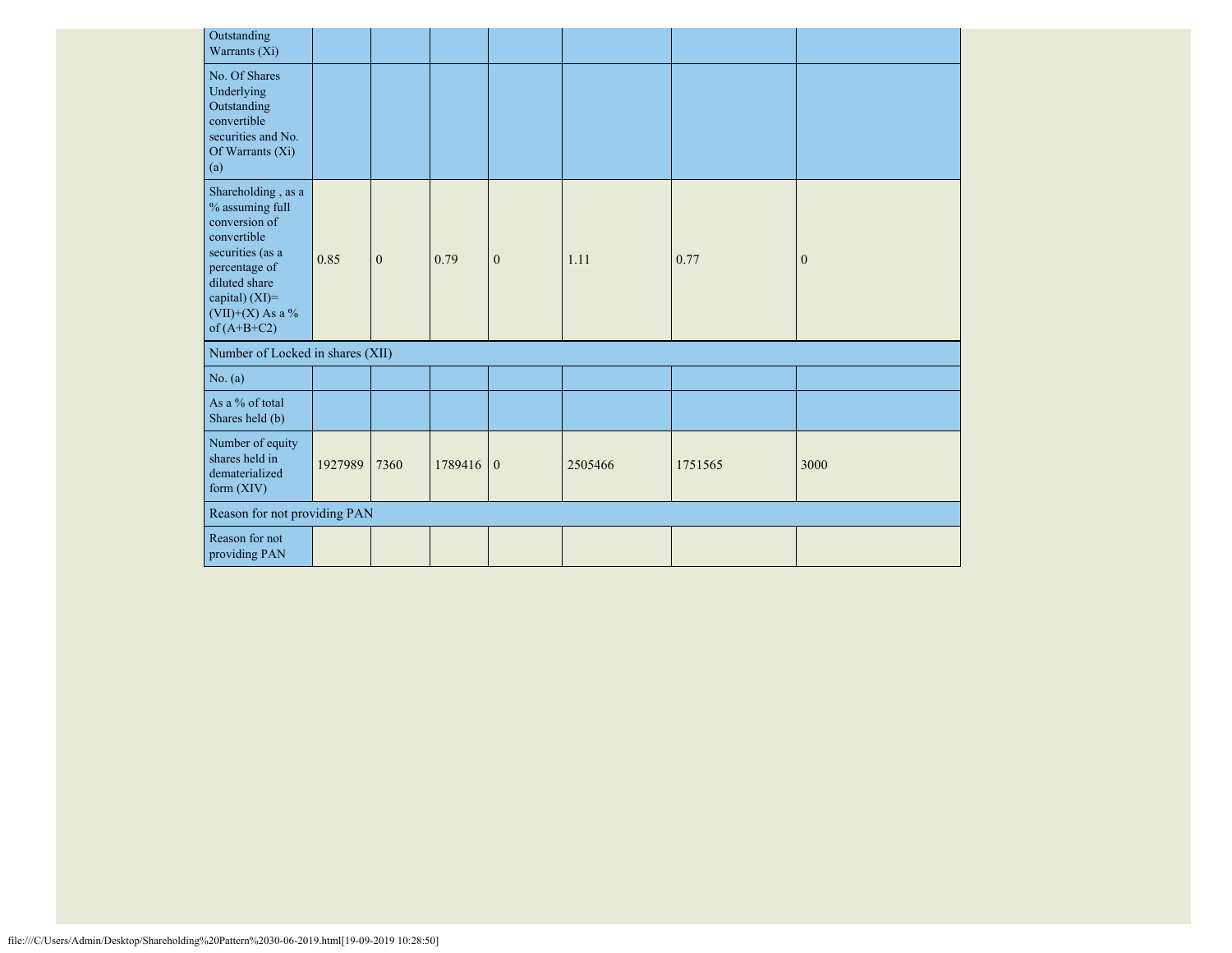| <b>Any Other (specify)</b>                                                                                           |                                                               |                         |                                        |                       |  |  |  |  |  |  |  |
|----------------------------------------------------------------------------------------------------------------------|---------------------------------------------------------------|-------------------------|----------------------------------------|-----------------------|--|--|--|--|--|--|--|
| Searial No.                                                                                                          | 8                                                             | $\overline{9}$          | 10                                     |                       |  |  |  |  |  |  |  |
| Category                                                                                                             | <b>Clearing Members</b>                                       | <b>Bodies Corporate</b> | <b>Bodies Corporate</b>                |                       |  |  |  |  |  |  |  |
| Category / More<br>than 1 percentage                                                                                 | Category                                                      | Category                | More than 1 percentage of shareholding |                       |  |  |  |  |  |  |  |
| Name of the<br>Shareholders (I)                                                                                      |                                                               |                         | Gannon Dunkerley And Co., Limited      | Click here to go back |  |  |  |  |  |  |  |
| PAN(II)                                                                                                              |                                                               |                         | AAACG1846P                             | Total                 |  |  |  |  |  |  |  |
| No. of the<br>Shareholders (I)                                                                                       | 76                                                            | 238                     | $\mathbf{1}$                           | 1744                  |  |  |  |  |  |  |  |
| No. of fully paid<br>up equity shares<br>held (IV)                                                                   | 222130<br>11572921                                            |                         | 2700750                                | 19788597              |  |  |  |  |  |  |  |
| No. Of Partly paid-<br>up equity shares<br>held(V)                                                                   |                                                               |                         |                                        |                       |  |  |  |  |  |  |  |
| No. Of shares<br>underlying<br>Depository<br>Receipts (VI)                                                           |                                                               |                         |                                        |                       |  |  |  |  |  |  |  |
| Total nos. shares<br>held $(VII) = (IV) +$<br>$(V)$ + $(VI)$                                                         | 222130                                                        | 11572921                | 2700750                                | 19788597              |  |  |  |  |  |  |  |
| Shareholding as a<br>% of total no. of<br>shares (calculated<br>as per SCRR,<br>1957) (VIII) As a<br>% of $(A+B+C2)$ | 0.1<br>5.1                                                    |                         | 1.19                                   | 8.72                  |  |  |  |  |  |  |  |
|                                                                                                                      | Number of Voting Rights held in each class of securities (IX) |                         |                                        |                       |  |  |  |  |  |  |  |
| Class eg: X                                                                                                          | 222130                                                        | 11572921                | 2700750                                | 19788597              |  |  |  |  |  |  |  |
| Class eg:y                                                                                                           |                                                               |                         |                                        |                       |  |  |  |  |  |  |  |
| Total                                                                                                                | 222130                                                        | 11572921                | 2700750                                | 19788597              |  |  |  |  |  |  |  |
| Total as a % of<br><b>Total Voting rights</b>                                                                        | $0.1\,$                                                       | 5.1                     | 1.19                                   | 8.72                  |  |  |  |  |  |  |  |
| No. Of Shares<br>Underlying<br>Outstanding<br>convertible<br>securities (X)                                          |                                                               |                         |                                        |                       |  |  |  |  |  |  |  |
| No. of Shares<br>Underlying<br>Outstanding                                                                           |                                                               |                         |                                        |                       |  |  |  |  |  |  |  |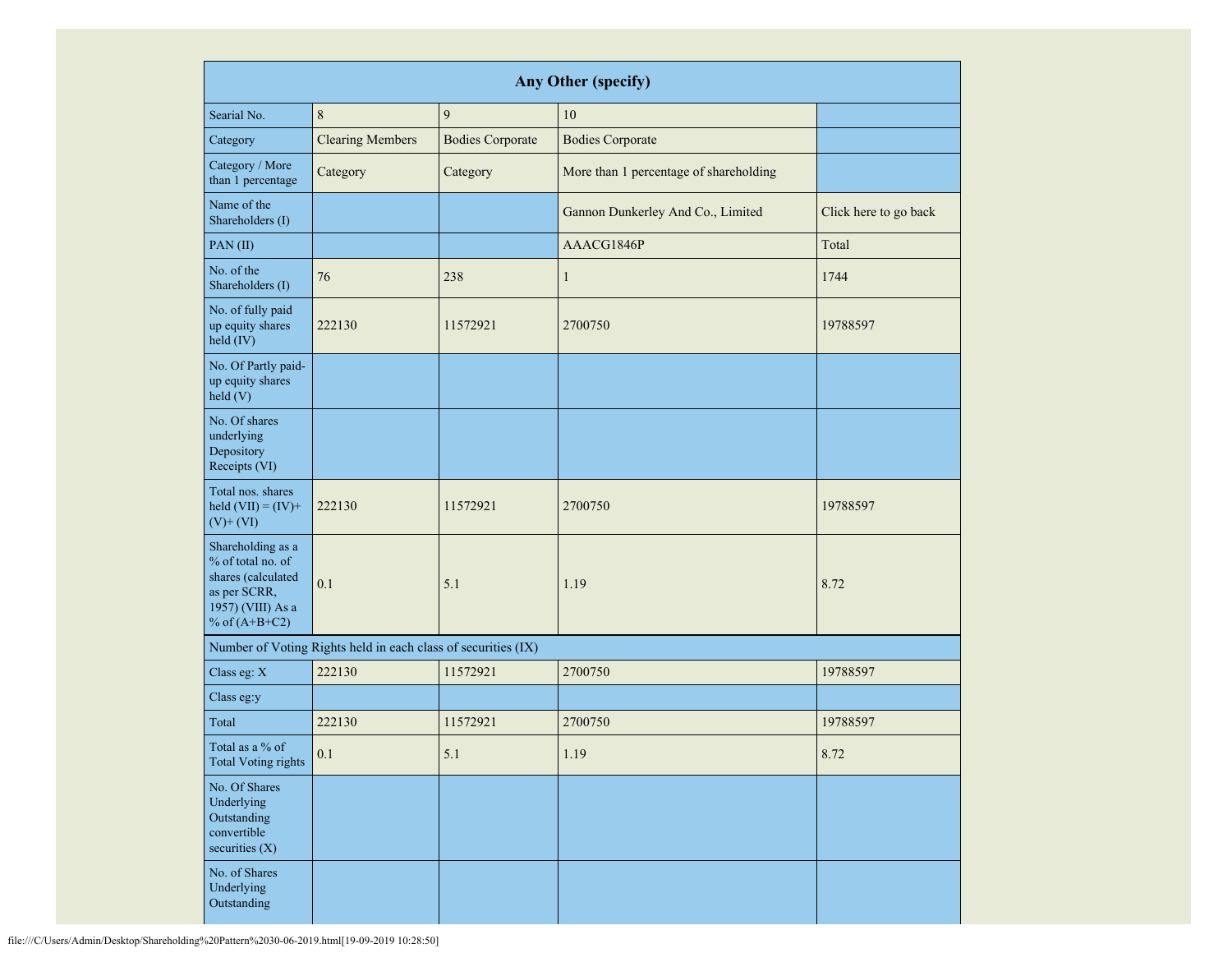| Warrants (Xi)                                                                                                                                                                              |        |          |         |          |
|--------------------------------------------------------------------------------------------------------------------------------------------------------------------------------------------|--------|----------|---------|----------|
| No. Of Shares<br>Underlying<br>Outstanding<br>convertible<br>securities and No.<br>Of Warrants (Xi)<br>(a)                                                                                 |        |          |         |          |
| Shareholding, as a<br>$\%$ assuming full<br>conversion of<br>convertible<br>securities (as a<br>percentage of<br>diluted share<br>capital) $(XI)$ =<br>$(VII)+(X)$ As a %<br>of $(A+B+C2)$ | 0.1    | 5.1      | 1.19    | 8.72     |
| Number of Locked in shares (XII)                                                                                                                                                           |        |          |         |          |
| No. (a)                                                                                                                                                                                    |        |          |         |          |
| As a % of total<br>Shares held (b)                                                                                                                                                         |        |          |         |          |
| Number of equity<br>shares held in<br>dematerialized<br>form $(XIV)$                                                                                                                       | 222130 | 11568051 | 2700750 | 19774977 |
| Reason for not providing PAN                                                                                                                                                               |        |          |         |          |
| Reason for not<br>providing PAN                                                                                                                                                            |        |          |         |          |